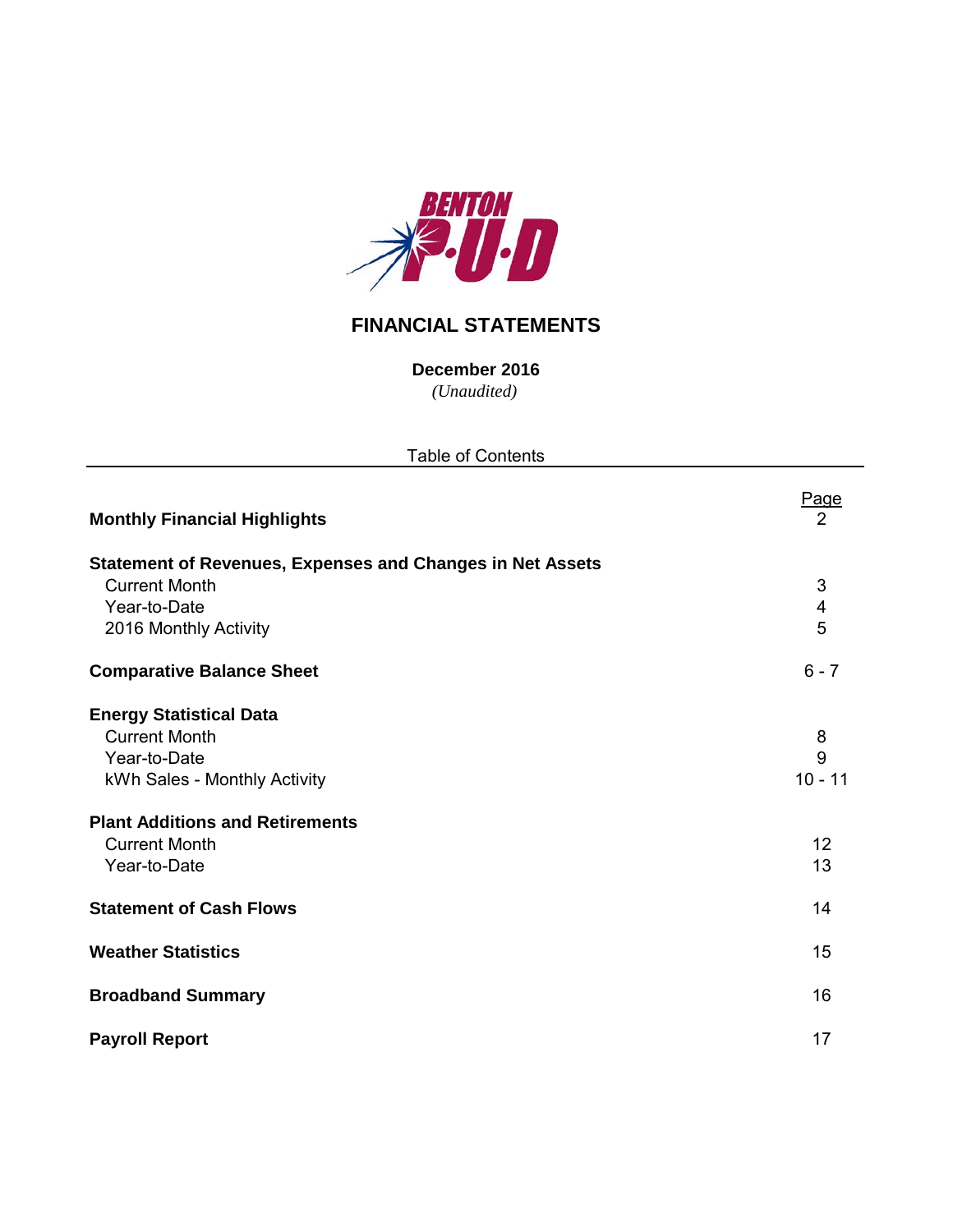

### *Financial Highlights December 2016*

 *Issue date: 3/6/17*

Financial highlights for the month of December:

District operations resulted in a increase in net assets of \$2.1M for the month.<br>  $\triangleright$  The average temperature of 27.3° was 3.8° below normal. Heating degree da The average temperature of 27.3° was 3.8° below normal. Heating degree days were 12% above the 13 year average.

Total retail kWh billed during December was slightly about even with last year.

- $\triangleright$  Net power supply costs were \$6.1M for the month with energy sales for resale of \$1.1M and an average price of \$30 per MWh.
- December's non-power operating costs of \$1.8 million before taxes and depreciation were 18% below last year.
- $\triangleright$  Net capital expenditures were \$2.7M for the month.

|                                                                                                                                        |        | (in thousands of dollars) |       |           |        |         |         |                          |            |           |            |            |                  |               |                 |
|----------------------------------------------------------------------------------------------------------------------------------------|--------|---------------------------|-------|-----------|--------|---------|---------|--------------------------|------------|-----------|------------|------------|------------------|---------------|-----------------|
|                                                                                                                                        |        |                           |       |           |        |         |         |                          |            |           |            |            |                  | Amended       | Nov. 2016       |
| <b>Change in Net Position</b>                                                                                                          | Jan    | Feb                       | Mar   | Apr       | May    | Jun     | Jul     | (1)<br>Aug <sup>\'</sup> | <b>Sep</b> | Oct       | <b>Nov</b> | <b>Dec</b> | <b>Total YTD</b> | <b>Budget</b> | <b>Forecast</b> |
| Actual                                                                                                                                 | (S517) | (S1.277)                  | \$969 | (S1,658)  | (S170) | \$1.854 | \$1.090 | \$694                    | (S2.302)   | (S1, 182) | \$88       | \$2.140    | (\$271           |               | (S2,011)        |
| <b>Budget</b>                                                                                                                          | (S464) | (S1.452)                  | \$511 | (S2, 381) | \$99   | \$1.545 | \$1.478 | \$2.044                  | (S1.086)   | (S1.367)  | (S72)      | \$1.785    | \$641            | $($ \$359)    |                 |
| (1) The cumulative YTD impact of budget amendments approved at the September 13 Commission meeting are reflected in the August report. |        |                           |       |           |        |         |         |                          |            |           |            |            |                  |               |                 |

*(2) The amended budget assumed no change in the unbilled revenue accrual, while the reported budget reflects the increase of \$1M since Dec. 2015.*

|                             |         |          |            |         |         |          |          |          |            |          |            |            |              | Amended       |                 |
|-----------------------------|---------|----------|------------|---------|---------|----------|----------|----------|------------|----------|------------|------------|--------------|---------------|-----------------|
| <b>Net Margin</b>           | Jan     | Feb      | Mar        | Apr     | May     | Jun      | Jul      | Aug      | Sep        | Oct      | Nov        | <b>Dec</b> | <b>Total</b> | <b>Budget</b> | <b>Forecast</b> |
| <b>Retail Revenues</b>      | \$9,335 | \$8,177  | \$9,644    | \$8,207 | \$8,784 | \$11,756 | \$11,762 | \$11,674 | \$7,937    | \$7.899  | \$8,442    | \$11,465   | \$115,084    | \$116,882     | \$114,489       |
| Less: Net Power Costs       | (6,806) | (6, 275) | (5,947)    | (6,601) | (5,936) | (6,828)  | (7, 565) | (7,765)  | (6,900)    | (6, 323) | (5, 192)   | (6.130)    | (78, 264)    | (79, 415)     | (78, 984)       |
| Net Margin                  | \$2,529 | \$1,902  | \$3,697    | \$1,607 | \$2,848 | \$4,928  | \$4,197  | \$3,910  | \$1,036    | \$1,576  | \$3,250    | \$5,334    | \$36,820     | \$37,467      | \$35,505        |
|                             |         |          |            |         |         |          |          |          |            |          |            |            |              |               |                 |
|                             |         |          |            |         |         |          |          |          |            |          |            |            |              |               |                 |
|                             |         |          |            |         |         |          |          |          |            |          |            |            |              | Amended       |                 |
| <b>Net Capital Costs</b>    | Jan     | Feb      | <b>Mar</b> | Apr     | May     | Jun      | Jul      | Aug      | <b>Sep</b> | Oct      | <b>Nov</b> | <b>Dec</b> | <b>Total</b> | <b>Budget</b> | <b>Forecast</b> |
| <b>Capital Expenditures</b> | \$1,344 | \$997    | \$1.275    | \$572   | \$1,175 | \$1.163  | \$1,007  | \$1,687  | \$907      | \$1.792  | \$905      | \$2.826    | \$15,650     | \$17,726      | \$17,477        |
| Less: Capital Contributions | (155)   | (98)     | (109)      | (53)    | (202)   | (55)     | (33)     | (98)     | (93)       | (88)     | (63)       | (116)      | (1.165)      | (1, 341)      | (1, 341)        |
| Net Capital Costs           | \$1,188 | \$899    | \$1,166    | \$519   | \$974   | \$1,108  | \$974    | \$1,588  | \$814      | \$1,703  | \$842      | \$2,709    | \$14,485     | \$16,386      | \$16,136        |

|                                |     |     |     |     |     |          |     |     |     |     |          |     | YTD     | Amended       |
|--------------------------------|-----|-----|-----|-----|-----|----------|-----|-----|-----|-----|----------|-----|---------|---------------|
| <b>Load Statistics</b>         | Jan | Feb | Mar | Apr | May | Jun      | Jul | Aua | Sep | Oct | Nov      | Dec | Average | <b>Budget</b> |
| - Retail Sales (Billed)<br>aMW | 192 | 175 | 145 | 194 | 205 | 257      | 258 | 250 | 190 | 144 | 135      | 168 | 193     | 200           |
| Sales for Resale<br>aMW        | 70. | 86  | 101 | OF. | 69  | -7<br>57 | ےت  |     |     |     | 95<br>υυ | 48  | 66 I    | 53            |



## **December Power Resource Stack**



\*2016 budget included a 4.9% revenue increase. +Actual retail revenues in the graph above and below include unbilled revenue to match revenues with expenses.



| <b>Key Ratios</b>                   |          |
|-------------------------------------|----------|
| Current Ratio                       | 3.51 : 1 |
| Debt Service Coverage (2013 actual) | 3.14     |
| Debt Service Coverage (2014 Actual) | 3.38     |
| Debt Service Coverage (2015 Actual) | 2.93     |
| Debt Service Coverage (2016 Actual) | 2.91     |
| (includes capital contributions)    |          |

| <b>Other Statistics</b>                    |             |         |     |         |
|--------------------------------------------|-------------|---------|-----|---------|
| Unrestricted Undesignated Reserves         | \$<br>28.6  | million |     |         |
| Bond Insurance Replacement (designated) \$ | 3.0         | million |     |         |
| Power Market Volatility (designated)       | \$<br>3.3   | million |     |         |
| Special Capital (designated)               | \$<br>16.9  | million |     |         |
| Construction Account (restricted)          | \$<br>٠     | million |     |         |
| Customer Deposits (designated)             | \$<br>1.4   | million |     |         |
| Bond Principal & Interest (restricted)     | \$<br>1.0   | million |     |         |
| Bond Reserve Account (restricted)          | \$<br>1.1   | million |     |         |
| <b>Net Utility Plant</b>                   | \$<br>123.5 | million |     |         |
| Long-Term Debt                             | \$<br>64.8  | million |     |         |
| <b>Active Service Agreements</b>           | 52.097      |         | 933 | New YTD |
| Non-Contingent Employees                   | 153.25      |         |     |         |
| Contingent YTD FTE's                       | 4.03        |         |     |         |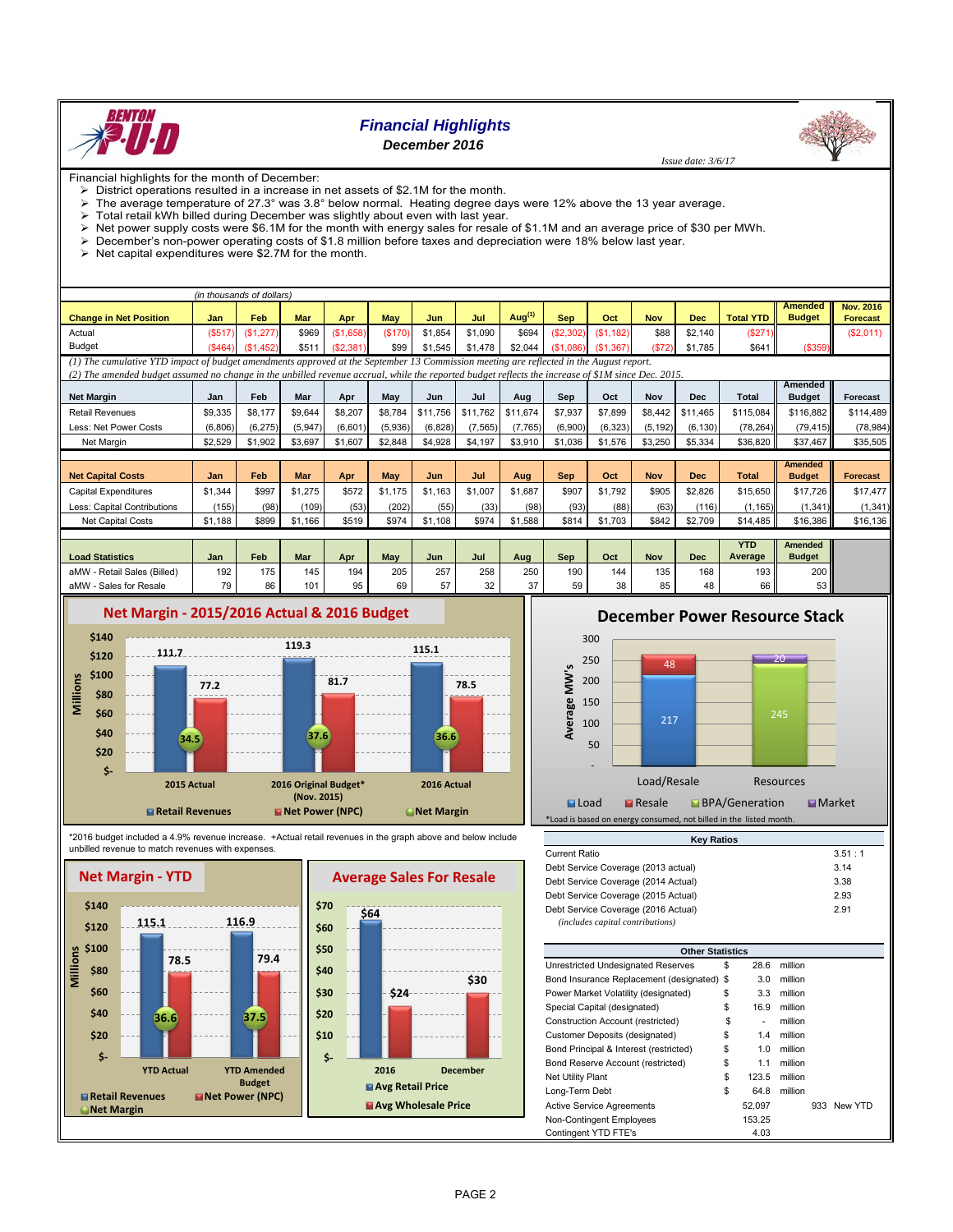#### **PUBLIC UTILITY DISTRICT NO.1 OF BENTON COUNTY STATEMENT OF REVENUES, EXPENSES, AND CHANGE IN NET POSITION DECEMBER 2016**

|                                                            | 12/31/16      |                                 |                          | 12/31/15      |                          |
|------------------------------------------------------------|---------------|---------------------------------|--------------------------|---------------|--------------------------|
|                                                            | <b>ACTUAL</b> | <b>AMENDED</b><br><b>BUDGET</b> | <b>PCT</b><br><b>VAR</b> | <b>ACTUAL</b> | <b>PCT</b><br><b>VAR</b> |
| <b>OPERATING REVENUES</b>                                  |               |                                 |                          |               |                          |
| Energy Sales - Retail                                      | 11,464,700    | 11,738,718                      | $-2%$                    | 10,312,131    | 11%                      |
| <b>City Occupation Taxes</b>                               | 538,584       | 584,094                         | $-8%$                    | 524,342       | 3%                       |
| <b>Bad Debt Expense</b>                                    | 94,870        | (16, 456)                       | n/a                      | 75,189        | 26%                      |
| <b>Energy Sales for Resale</b>                             | 1,270,774     | 2,181,134                       | $-42%$                   | 1,314,046     | $-3%$                    |
| Transmission of Power for Others                           | 142,138       | 57,202                          | 148%                     | 98,853        | 44%                      |
| <b>Broadband Revenue</b>                                   | 172,857       | 186,899                         | $-8%$                    | 202,329       | $-15%$                   |
| <b>Other Revenue</b>                                       | 36,735        | 102,021                         | $-64%$                   | 245,271       | $-85%$                   |
| <b>TOTAL OPERATING REVENUES</b>                            | 13,087,204    | 14,265,974                      | $-8%$                    | 12,172,630    | 8%                       |
| <b>OPERATING EXPENSES</b>                                  |               |                                 |                          |               |                          |
| <b>Purchased Power</b>                                     | 6,953,133     | 7,627,055                       | $-9%$                    | 6,622,446     | 5%                       |
| <b>Purchased Transmission &amp; Ancillary Services</b>     | 1,063,484     | 1,093,940                       | $-3%$                    | 986,093       | 8%                       |
| <b>Conservation Program</b>                                | (267, 038)    | 5,289                           | $> -200%$                | 6,866         | $> -200%$                |
| <b>Total Power Supply</b>                                  | 7,749,578     | 8,726,284                       | $-11%$                   | 7,615,405     | 2%                       |
| <b>Transmission Operation &amp; Maintenance</b>            | 20,831        | 60,650                          | $-66%$                   | 31,560        | $-34%$                   |
| Distribution Operation & Maintenance                       | 825,623       | 795,183                         | 4%                       | 910,630       | $-9%$                    |
| <b>Broadband Expense</b>                                   | 79.596        | 68.958                          | 15%                      | 141.853       | $-44%$                   |
| Customer Accounting, Collection & Information              | 286,612       | 420,309                         | $-32%$                   | 441,594       | $-35%$                   |
| Administrative & General                                   | 592,411       | 654,214                         | $-9%$                    | 671,868       | $-12%$                   |
| Subtotal before Taxes & Depreciation                       | 1,805,073     | 1,999,314                       | $-10%$                   | 2,197,505     | $-18%$                   |
| Taxes                                                      | 1,140,434     | 1,171,662                       | $-3%$                    | 1,115,025     | 2%                       |
| Depreciation & Amortization                                | 864,839       | 1,035,178                       | $-16%$                   | 1,039,688     | $-17%$                   |
| <b>Total Other Operating Expenses</b>                      | 3,810,346     | 4,206,154                       | $-9%$                    | 4,352,218     | $-12%$                   |
| <b>TOTAL OPERATING EXPENSES</b>                            | 11,559,924    | 12,932,438                      | $-11%$                   | 11,967,623    | $-3%$                    |
| <b>OPERATING INCOME (LOSS)</b>                             | 1,527,280     | 1,333,536                       | 15%                      | 205,007       | >200%                    |
| <b>NONOPERATING REVENUES &amp; EXPENSES</b>                |               |                                 |                          |               |                          |
| Interest Income                                            | 33,756        | (18, 387)                       | $> -200%$                | 24,552        | 37%                      |
| Other Income                                               | 18,652        | 31,341                          | -40%                     | 12,848        | 45%                      |
| Other Expense                                              |               |                                 | n/a                      |               | n/a                      |
| <b>Interest Expense</b>                                    | (239, 477)    | (258, 116)                      | $-7%$                    | (204, 597)    | 17%                      |
| Debt Discount/Premium Amortization & Loss on Defeased Debt | 51,553        | 32,139                          | 60%                      | 34,707        | 49%                      |
| MtM Gain/(Loss) on Investments                             | (1,500)       | $\overline{a}$                  | n/a                      | (24, 252)     | $-94%$                   |
| <b>TOTAL NONOPERATING REVENUES &amp; EXPENSES</b>          | (137, 016)    | (213, 023)                      | -36%                     | (156,742)     | $-13%$                   |
| INCOME (LOSS) BEFORE CAPITAL CONTRIBUTIONS                 | 1,390,264     | 1,120,513                       | 24%                      | 48,265        | >200%                    |
| <b>CAPITAL CONTRIBUTIONS</b>                               | 116,476       | 97,314                          | 20%                      | 150,470       | $-23%$                   |
| <b>CHANGE IN NET POSITION</b>                              | 1,506,740     | 1.217.827                       | 24%                      | 198.735       | >200%                    |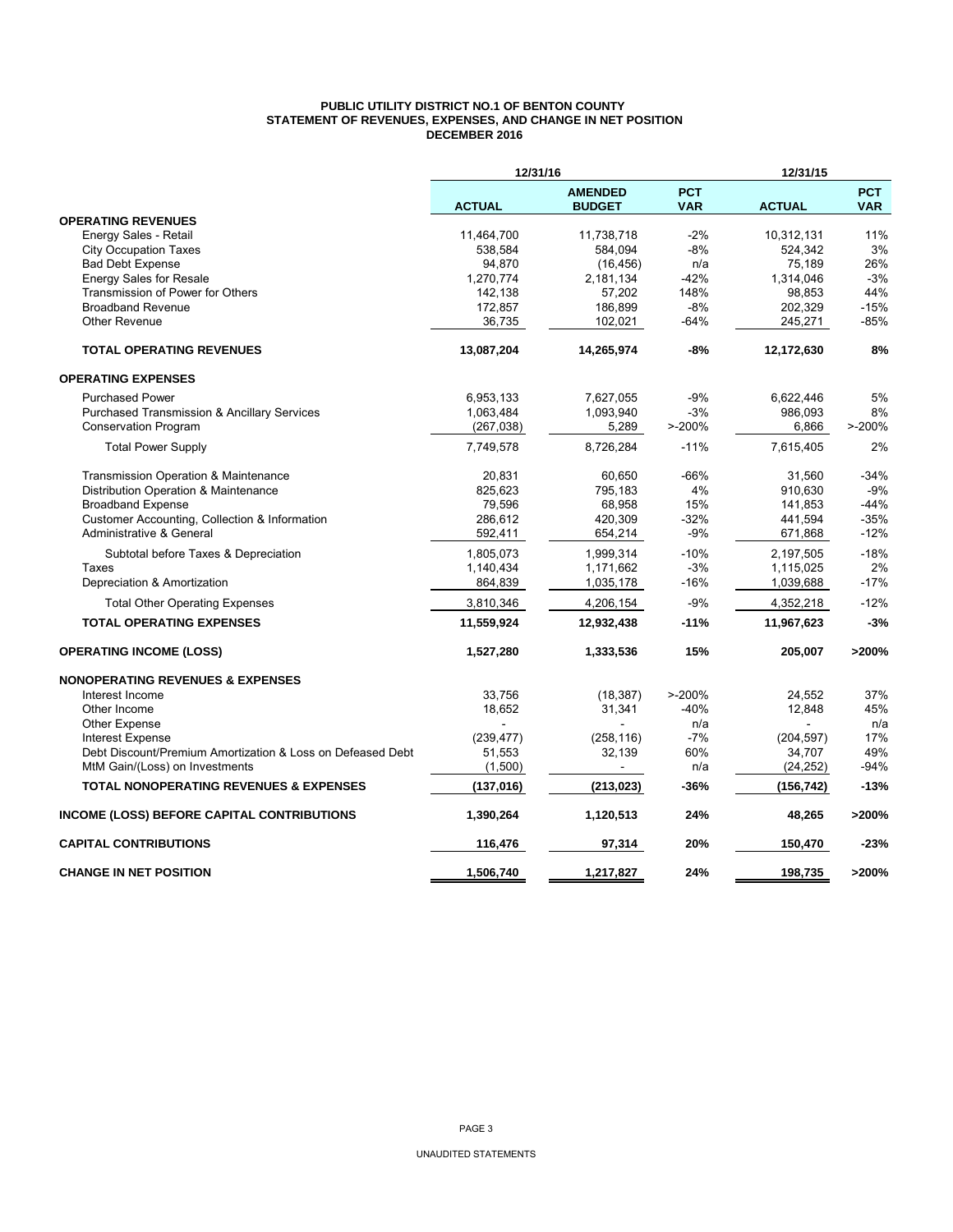## **PUBLIC UTILITY DISTRICT NO.1 OF BENTON COUNTY STATEMENT OF REVENUES, EXPENSES, AND CHANGE IN NET POSITION YEAR TO DATE**

|                                                            |               | 12/31/2016                      |                          | 12/31/2015    |                          |
|------------------------------------------------------------|---------------|---------------------------------|--------------------------|---------------|--------------------------|
|                                                            | <b>ACTUAL</b> | <b>AMENDED</b><br><b>BUDGET</b> | <b>PCT</b><br><b>VAR</b> | <b>ACTUAL</b> | <b>PCT</b><br><b>VAR</b> |
| <b>OPERATING REVENUES</b>                                  |               |                                 |                          |               |                          |
| Energy Sales - Retail                                      | \$115,083,918 | 117,881,775                     | $-2%$                    | 116,820,422   | $-1%$                    |
| <b>City Occupation Tax</b>                                 | 5,458,267     | 5,565,576                       | $-2%$                    | 5,286,511     | 3%                       |
| <b>Bad Debt Expense</b>                                    | (103, 660)    | (235,000)                       | -56%                     | (123, 811)    | $-16%$                   |
| <b>Energy Sales for Resale</b>                             | 14,808,281    | 17,537,213                      | $-16%$                   | 17,678,931    | $-16%$                   |
| Transmission of Power for Others                           | 915,169       | 788,845                         | 16%                      | 690,639       | 33%                      |
| <b>Broadband Revenue</b>                                   | 2,046,069     | 2,080,716                       | $-2%$                    | 2,024,661     | 1%                       |
| <b>Other Revenue</b>                                       | 1,653,581     | 1,547,609                       | 7%                       | 1,670,466     | $-1%$                    |
| <b>TOTAL OPERATING REVENUES</b>                            | 134,507,018   | 139,836,158                     | $-4%$                    | 138,885,119   | $-3%$                    |
| <b>OPERATING EXPENSES</b>                                  |               |                                 |                          |               |                          |
| <b>Purchased Power</b>                                     | 80,889,012    | 84, 357, 045                    | $-4%$                    | 82,340,739    | $-2%$                    |
| <b>Purchased Transmission &amp; Ancillary Services</b>     | 12,997,169    | 13,171,986                      | $-1%$                    | 12,773,925    | 2%                       |
| <b>Conservation Program</b>                                | 307,114       | 212,022                         | 45%                      | 417,113       | $-26%$                   |
| <b>Total Power Supply</b>                                  | 94,193,295    | 97,741,053                      | $-4%$                    | 95,531,777    | $-1%$                    |
| Transmission Operation & Maintenance                       | 260,519       | 196,800                         | 32%                      | 123,687       | 111%                     |
| Distribution Operation & Maintenance                       | 9,029,751     | 9,129,431                       | $-1%$                    | 9,051,463     | 0%                       |
| <b>Broadband Expense</b>                                   | 931,788       | 842,971                         | 11%                      | 1,022,025     | $-9%$                    |
| <b>Customer Accounting, Collection &amp; Information</b>   | 3,411,338     | 3,740,139                       | $-9%$                    | 3,794,832     | $-10%$                   |
| Administrative & General                                   | 6,331,749     | 6,565,227                       | $-4%$                    | 7,229,048     | $-12%$                   |
| Subtotal before Taxes & Depreciation                       | 19,965,144    | 20,474,568                      | $-2%$                    | 21,221,055    | $-6%$                    |
| Taxes                                                      | 12,630,500    | 12,657,576                      | 0%                       | 12,263,706    | 3%                       |
| Depreciation & Amortization                                | 12,630,490    | 13,168,389                      | $-4%$                    | 13,207,539    | $-4%$                    |
| <b>Total Other Operating Expenses</b>                      | 45,226,134    | 46,300,533                      | $-2%$                    | 46,692,300    | $-3%$                    |
| <b>TOTAL OPERATING EXPENSES</b>                            | 139,419,429   | 144,041,586                     | $-3%$                    | 142,224,077   | $-2%$                    |
| <b>OPERATING INCOME (LOSS)</b>                             | (4,912,411)   | (4,205,428)                     | 17%                      | (3,338,958)   | 47%                      |
| <b>NONOPERATING REVENUES &amp; EXPENSES</b>                |               |                                 |                          |               |                          |
| Interest Income                                            | 325,895       | 250,000                         | 30%                      | 244,709       | 33%                      |
| Other Income                                               | 321,467       | 376,070                         | $-15%$                   | 503,511       | $-36%$                   |
| <b>Other Expense</b>                                       |               |                                 | n/a                      |               | n/a                      |
| <b>Interest Expense</b>                                    | (2,664,442)   | (2,670,324)                     | $0\%$                    | (2,756,755)   | $-3%$                    |
| Debt Discount/Premium Amortization & Loss on Defeased Debt | 143,522       | 219,669                         | $-35%$                   | 419,819       | $-66%$                   |
| MtM Gain/(Loss) on Investments                             | (4, 170)      |                                 | n/a                      | 24,568        | $-117%$                  |
| <b>TOTAL NONOPERATING REVENUES &amp; EXPENSES</b>          | (1,877,729)   | (1,824,585)                     | 3%                       | (1, 564, 148) | 20%                      |
| <b>INCOME (LOSS) BEFORE CAPITAL CONTRIBUTIONS</b>          | (6,790,140)   | (6,030,013)                     | 13%                      | (4,903,106)   | 38%                      |
| <b>CAPITAL CONTRIBUTIONS</b>                               | 1,164,818     | 1,340,898                       | $-13%$                   | 2,471,250     | $-53%$                   |
| <b>CHANGE IN NET POSITION</b>                              | (5,625,322)   | (4,689,115)                     | 20%                      | (2,431,856)   | 131%                     |
| TOTAL NET POSITION, BEGINNING OF YEAR                      | 116,306,568   | 116,306,568                     | $0\%$                    | 118,738,421   | $-2%$                    |
| TOTAL NET POSITION, END OF YEAR                            | 110,681,246   | 111,617,453                     | $-1%$                    | 116,306,565   | $-5%$                    |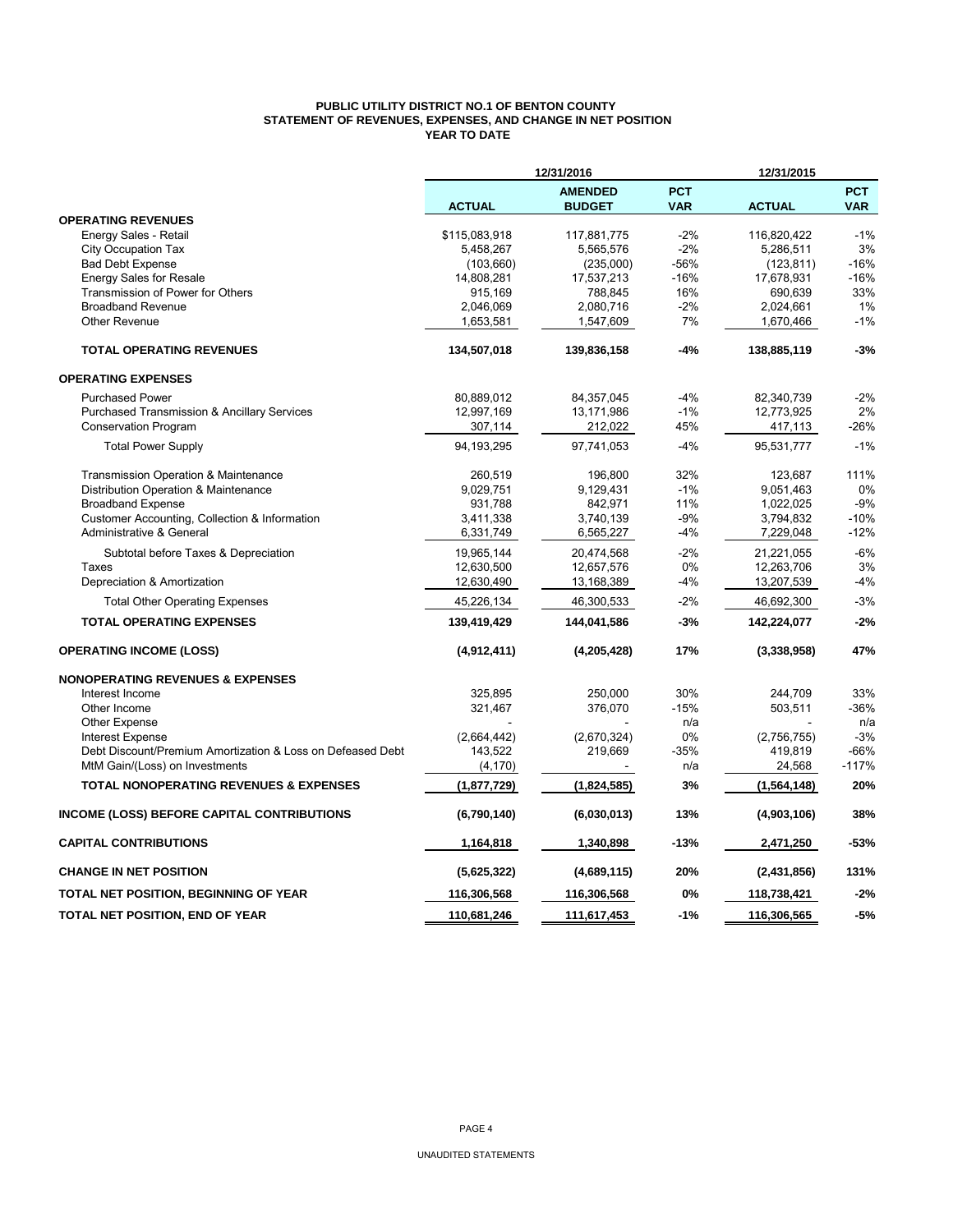#### **PUBLIC UTILITY DISTRICT NO. 1 OF BENTON COUNTY STATEMENT OF REVENUES, EXPENSES, AND CHANGE IN NET POSITION 2016 MONTHLY ACTIVITY**

|                                                        | January     | February                  | March                    | <b>April</b>            | May          | June        | July                     | August     | September     | October                     | <b>November</b> | December     | <b>Total</b>  |
|--------------------------------------------------------|-------------|---------------------------|--------------------------|-------------------------|--------------|-------------|--------------------------|------------|---------------|-----------------------------|-----------------|--------------|---------------|
| <b>OPERATING REVENUES</b>                              |             |                           |                          |                         |              |             |                          |            |               |                             |                 |              |               |
| Energy Sales - Retail                                  | \$9.911.477 | \$8,688,046               | \$10.050.551             | \$8,592,295             | \$9.132.175  |             |                          |            | \$8,334,108   | \$8,295,477                 | \$8.886.474     | \$12,098,155 | \$120,438,526 |
| <b>Energy Sales for Resale</b>                         | 1,484,296   | 1,363,659                 | 1,537,368                | 1,173,525               | 1,047,005    | 1,073,427   | 826,988                  | 1,000,287  | 1,369,706     | 870,887                     | 1,790,359       | 1,270,774    | 14,808,281    |
| Transmission of Power for Others                       | 68,103      | 77,460                    | 93,851                   | 97,686                  | 67,768       | 40,767      | 41,557                   | 47,624     | 42,200        | 51,544                      | 144,473         | 142,138      | 915,171       |
| <b>Broadband Revenue</b>                               | 162,760     | 171,089                   | 168,670                  | 167,896                 | 168,783      | 170,101     | 169,708                  | 173,642    | 175,088       | 173,235                     | 172,240         | 172,857      | 2,046,069     |
| <b>Other Electric Revenue</b>                          | 41,560      | 114,818                   | 538,251                  | 77,069                  | 152,767      | 100,373     | 186,859                  | 147,476    | 93,970        | 71,043                      | 92,662          | 36,735       | 1,653,583     |
| <b>TOTALOPERATING REVENUES</b>                         | 11.668.196  | 10,415,072                | 12,388,691               | 10,108,471              | 10,568,498   | 13,526,039  | 13,399,474               | 13,503,064 | 10,015,072    | 9,462,186                   | 11,086,208      | 13,720,659   | 139.861.630   |
| <b>OPERATING EXPENSES</b>                              |             |                           |                          |                         |              |             |                          |            |               |                             |                 |              |               |
| <b>Purchased Power</b>                                 | 7,209,954   | 6,598,428                 | 6,395,487                | 6,762,894               | 5,933,494    | 6,878,606   | 7,316,031                | 7,677,384  | 7,083,627     | 6,135,048                   | 5,944,929       | 6,953,133    | 80,889,015    |
| <b>Purchased Transmission &amp; Ancillary Services</b> | 1,123,440   | 1,000,290                 | 1,149,342                | 1,048,210               | 1,095,458    | 1,130,664   | 1,120,410                | 1,110,988  | 1,106,774     | 981,023                     | 1,067,087       | 1,063,484    | 12,997,170    |
| <b>Conservation Program</b>                            | 22,430      | 120,266                   | 26,344                   | 60,645                  | 22,082       | (66, 815)   | (3,062)                  | 24,170     | 124,031       | 129,451                     | 114,610         | (267, 038)   | 307,114       |
| <b>Total Power Supply</b>                              | 8,355,824   | 7,718,984                 | 7,571,173                | 7,871,749               | 7,051,034    | 7,942,455   | 8,433,379                | 8,812,542  | 8,314,432     | 7,245,522                   | 7,126,626       | 7,749,579    | 94,193,299    |
| Transmission Operation & Maintenance                   | 7,546       | 2,615                     | 19,605                   | 33,026                  | 18,489       | 22,498      | 7,375                    | 22,999     | 60,409        | 19,099                      | 26,028          | 20,831       | 260,520       |
| Distribution Operation & Maintenance                   | 639,737     | 773,430                   | 714,348                  | 707,747                 | 790,398      | 713,118     | 667,475                  | 794,699    | 887,170       | 680,487                     | 835,517         | 825,623      | 9,029,749     |
| <b>Broadband Expense</b>                               | 25,524      | 51,636                    | 83,545                   | 78,214                  | 87,954       | 79,551      | 82,677                   | 89,218     | 76,567        | 71,703                      | 125,602         | 79,596       | 931,787       |
| Customer Accounting, Collection & Information          | 190,012     | 277,209                   | 326,396                  | 278,252                 | 306,587      | 298,830     | 263,892                  | 275,702    | 294,877       | 285,371                     | 327,598         | 286,612      | 3,411,338     |
| Administrative & General                               | 637,442     | 556,470                   | 507,316                  | 530,492                 | 487,474      | 450,863     | 495,672                  | 510,590    | 490,959       | 420,347                     | 651,714         | 592,411      | 6,331,750     |
| Subtotal before Taxes & Depreciation                   | 1,500,261   | 1,661,360                 | 1,651,210                | 1,627,731               | 1,690,902    | 1,564,860   | 1,517,091                | 1,693,208  | 1,809,982     | 1,477,007                   | 1,966,459       | 1,805,073    | 19,965,144    |
| Taxes                                                  | 1,235,004   | 1,079,121                 | 1,019,926                | 966,648                 | 948,699      | 1,080,272   | 1,135,272                | 1,189,657  | 1,000,184     | 900,413                     | 934,872         | 1,140,434    | 12,630,502    |
| Depreciation & Amortization                            | 1,191,201   | 1,202,757                 | 1,194,304                | 1,199,710               | 1,104,863    | 1,036,216   | 1,123,931                | 1,110,123  | 1,118,106     | 640,360                     | 844,080         | 864,839      | 12,630,490    |
| <b>Total Other Operating Expenses</b>                  | 3,926,466   | 3,943,238                 | 3,865,440                | 3.794.089               | 3,744,464    | 3,681,348   | 3,776,294                | 3,992,988  | 3,928,272     | 3,017,780                   | 3,745,411       | 3,810,346    | 45,226,136    |
| <b>TOTAL OPERATING EXPENSES</b>                        | 12,282,290  | 11,662,222                | 11,436,613               | 11,665,838              | 10,795,498   | 11,623,803  | 12,209,673               | 12,805,530 | 12,242,704    | 10,263,302                  | 10,872,037      | 11,559,925   | 139,419,435   |
| <b>OPERATING INCOME (LOSS)</b>                         | (614, 094)  | (1, 247, 150)             | 952,078                  | (1, 557, 367)           | (227,000)    | 1,902,236   | 1,189,801                | 697,534    | (2,227,632)   | (801, 116)                  | 214,171         | 2,160,734    | 442,195       |
| <b>NONOPERATING REVENUES &amp; EXPENSES</b>            |             |                           |                          |                         |              |             |                          |            |               |                             |                 |              |               |
| Interest Income                                        | 26,798      | 26,236                    | 29,676                   | 12,269                  | 28,586       | 25,894      | 35,461                   | 26,236     | 17,822        | 30,294                      | 32,866          | 33,756       | 325,894       |
| Other Income                                           | 9           | 50                        | 98,287                   | 22,533                  | 26,652       | 23,075      | 23,101                   | 23,081     | 30,599        | (19, 695)                   | 75,125          | 18,652       | 321,469       |
| Other Expense                                          |             |                           |                          |                         |              |             |                          |            |               |                             |                 | $\omega$     |               |
| <b>Interest Expense</b>                                | (179, 979)  | (178, 913)                | (273, 389)               | (220, 230)              | (210, 296)   | (210, 530)  | (210, 403)               | (219, 326) | (211, 173)    | (217, 852)                  | (292, 876)      | (239, 477)   | (2,664,444)   |
| Debt Discount & Expense Amortization                   | 35,230      | 35,230                    | 35,230                   | 35,230                  | 35,230       | 35,230      | 35,230                   | 35,230     | 35,230        | (260, 124)                  | 35,022          | 51,553       | 143,521       |
| MtM Gain/(Loss) on Investments                         | 59.560      | (10, 640)                 | 18,020                   | (3,260)                 | (25,040)     | 23,340      | (16, 498)                | 33,000     | (40, 120)     | (1,780)                     | (39, 252)       | (1,500)      | (4, 170)      |
| Loss in Joint Ventures/Special Assessments             |             | $\sim$                    | $\overline{\phantom{a}}$ | $\sim$                  |              | $\sim$      | $\overline{\phantom{a}}$ |            |               | $\sim$                      | $\sim$          | $\sim$       | $\sim$        |
| <b>TOTAL NONOPERATING REV/EXP</b>                      | (58, 382)   | (128, 037)                | (92, 176)                | (153, 458)              | (144, 868)   | (102, 991)  | (133, 109)               | (101, 779) | (167, 642)    | (469, 157)                  | (189, 115)      | (137, 016)   | (1,877,730)   |
| INCOME (LOSS) BEFORE CAPITAL CONTRIBUTIONS             | (672, 476)  | (1,375,187)               | 859,902                  | (1,710,825)             | (371, 868)   | 1,799,245   | 1,056,692                | 595,755    | (2, 395, 274) | (1,270,273)                 | 25,056          | 2,023,718    | (1,435,535)   |
| <b>CAPITAL CONTRIBUTIONS</b>                           | 155.353     | 97,986                    | 109,333                  | 52.806                  | 201,727      | 55.050      | 33,184                   | 98.229     | 93.445        | 88.132                      | 63,096          | 116,476      | 1,164,817     |
| <b>CHANGE IN NET POSITION</b>                          |             | (\$517,123) (\$1,277,201) |                          | \$969,235 (\$1,658,019) | (\$170, 141) | \$1,854,295 | \$1,089,876              | \$693,984  |               | (\$2,301,829) (\$1,182,141) | \$88.152        | \$2,140.194  | (\$270,718)   |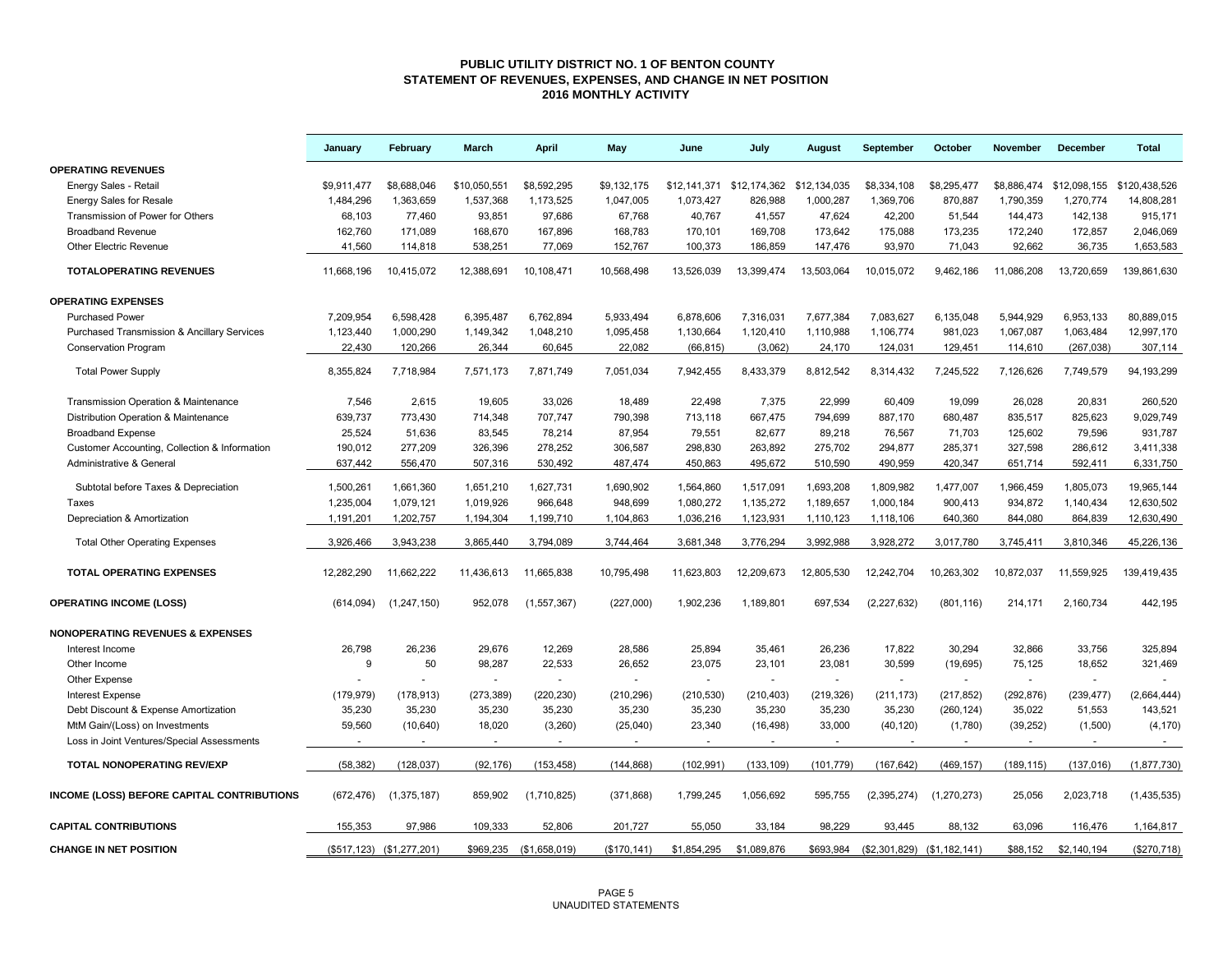## **PUBLIC UTILITY DISTRICT NO. 1 OF BENTON COUNTY COMPARATIVE STATEMENT OF NET POSITION ASSETS AND DEFERRED OUTFLOWS OF RESOURCES**

|                                           |                 |                 | Increase/(Decrease) |                |
|-------------------------------------------|-----------------|-----------------|---------------------|----------------|
|                                           | 12/31/2016      | 12/31/2015      | <b>Amount</b>       | <b>Percent</b> |
| <b>ASSETS</b>                             |                 |                 |                     |                |
|                                           |                 |                 |                     |                |
| <b>CURRENT ASSETS</b>                     |                 |                 |                     |                |
| Cash & Cash Equivalents                   |                 |                 |                     |                |
| Unrestricted Cash & Cash Equivalents      | \$17,711,413    | \$28,597,031    | (\$10,885,618)      |                |
| <b>Restricted Construction Account</b>    |                 |                 |                     |                |
| Investments                               | 11,916,120      | 1,431,743       | 10,484,377          |                |
| Designated Debt Service Reserve Fund      | 3,032,152       | 3,056,020       | (23, 868)           |                |
| <b>Designated Power Market Voltly</b>     | 3,300,000       | 4,300,000       | (1,000,000)         |                |
| Designated Special Capital Rsv            | 16,863,084      | 6,700,000       | 10,163,084          |                |
|                                           |                 |                 |                     |                |
| <b>Designated Customer Deposits</b>       | 1,400,000       | 1,400,000       |                     |                |
| Accounts Receivable, net                  | 8,725,321       | 7,663,435       | 1,061,886           |                |
| <b>BPA Prepay Receivable</b>              | 600,000         | 600,000         |                     |                |
| <b>Accrued Interest Receivable</b>        | 32,102          | 33,697          | (1,595)             |                |
| Wholesale Power Receivable                | 870,436         | 1,121,675       | (251, 239)          |                |
| <b>Accrued Unbilled Revenue</b>           | 5,400,000       | 4,400,000       | 1,000,000           |                |
| <b>Inventory Materials &amp; Supplies</b> | 5,660,665       | 5,166,708       | 493,957             |                |
| Prepaid Expenses & Option Premiums        | 434,673         | 396,067         | 38,606              |                |
| <b>Total Current Assets</b>               | 75,945,966      | 64,866,376      | 11,079,590          | 17%            |
| <b>NONCURRENT ASSETS</b>                  |                 |                 |                     |                |
|                                           |                 |                 |                     |                |
| <b>Restricted Bond Reserve Fund</b>       | 1,107,865       | 1,083,997       | 23,868              |                |
| <b>Other Receivables</b>                  | 96,895          | 95,707          | 1,188               |                |
| <b>Unamortized Debt Expense</b>           |                 |                 |                     |                |
| <b>Preliminary Surveys</b>                | 50,006          | 65,000          | (14, 994)           |                |
| <b>BPA Prepay Receivable</b>              | 6,450,000       | 7,050,000       | (600,000)           |                |
| <b>Deferred Purchased Power Costs</b>     | 8,391,973       | 9,956,450       | (1,564,478)         |                |
| <b>Deferred Conservation Costs</b>        |                 |                 |                     |                |
| <b>Other Deferred Charges</b>             |                 | 0               | (0)                 |                |
|                                           | 16,096,738      | 18,251,154      | (1,554,416)         | $-12%$         |
| <b>Utility Plant</b>                      |                 |                 |                     |                |
|                                           |                 |                 |                     |                |
| Land and Intangible Plant                 | 3,474,032       | 3,416,130       | 57,902              |                |
| <b>Electric Plant in Service</b>          | 302,719,919     | 295,517,708     | 7,202,211           |                |
| <b>Construction Work in Progress</b>      | 5,697,524       | 2,745,647       | 2,951,877           |                |
| <b>Accumulated Depreciation</b>           | (188, 421, 329) | (180, 888, 260) | (7,533,069)         |                |
| <b>Net Utility Plant</b>                  | 123,470,147     | 120,791,225     | 2,678,922           | 2%             |
| <b>Total Noncurrent Assets</b>            | 139,566,885     | 139,042,379     | 524,506             | $0\%$          |
|                                           |                 |                 |                     |                |
| <b>Total Assets</b>                       | 215,512,850     | 203,908,755     | 11,604,096          | 6%             |
| DEFERRED OUTFLOWS OF RESOURCES            |                 |                 |                     |                |
| Unamortized Loss on Defeased Debt         | (2, 344)        | 82,981          | (85, 325)           |                |

| <b>Pension Deferred Outflow</b>                           | 2,019,756   | 1,319,722   | 700,034    |    |
|-----------------------------------------------------------|-------------|-------------|------------|----|
| Accumulated Decrease in Fair Value of Hedging Derivatives | 1,919,445   | 2,490,112   | (570, 667) |    |
| <b>Total Deferred Outflows of Resources</b>               | 3,936,857   | 3,892,815   | 44,042     |    |
| TOTAL ASSETS & DEFERRED OUTFLOWS OF RESOURCES             | 219,449,707 | 207,801,570 | 11,648,138 | 6% |

PAGE 6

UNAUDITED STATEMENTS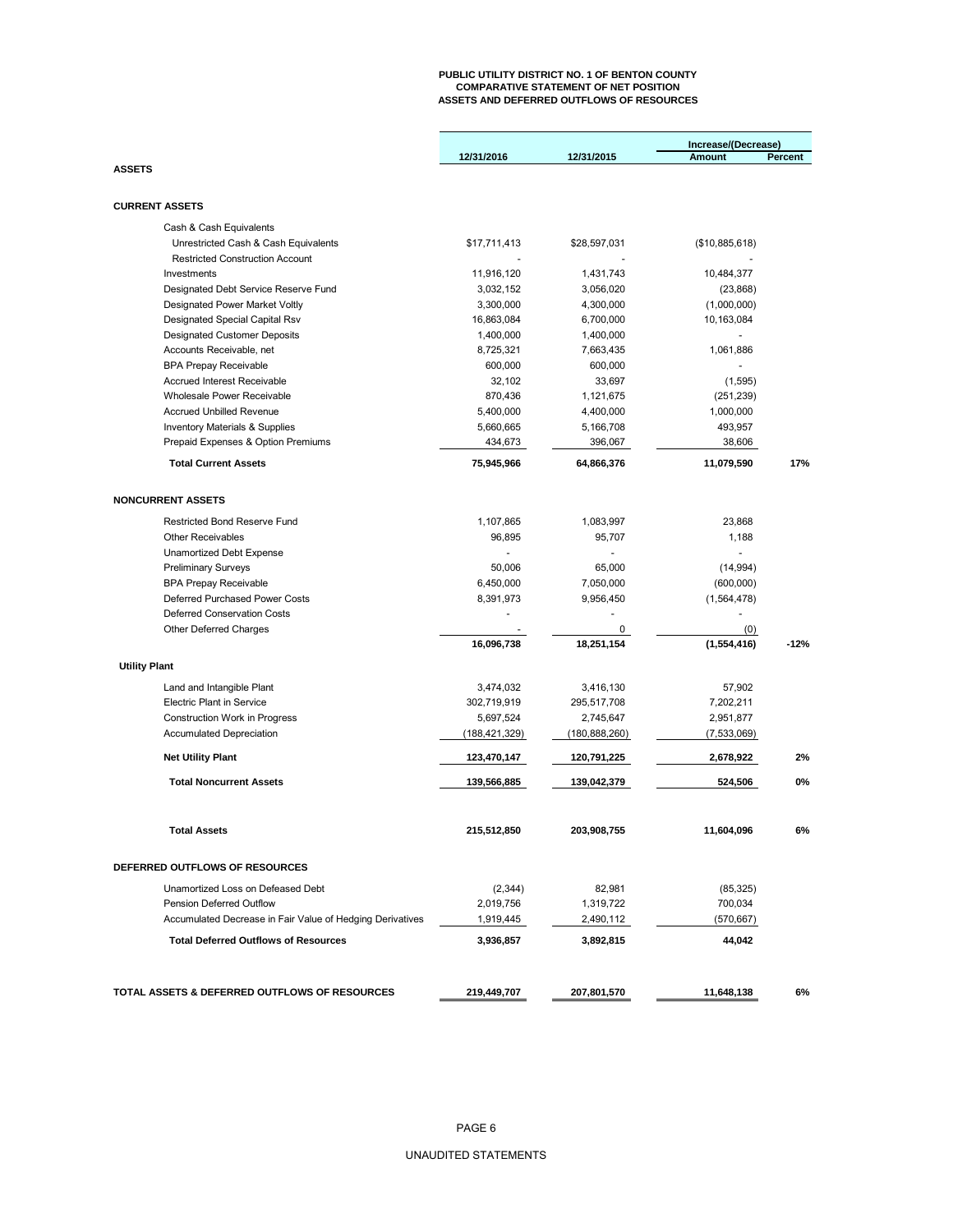## **PUBLIC UTILITY DISTRICT NO. 1 OF BENTON COUNTY COMPARATIVE STATEMENT OF NET POSITION LIABILITIES AND DEFERRED INFLOWS OF RESOURCES**

|                                                           |             |             | Increase/(Decrease) |                |
|-----------------------------------------------------------|-------------|-------------|---------------------|----------------|
|                                                           | 12/31/2016  | 12/31/2015  | <b>Amount</b>       | <b>Percent</b> |
| <b>LIABILITIES</b>                                        |             |             |                     |                |
| <b>CURRENT LIABILITIES</b>                                |             |             |                     |                |
| <b>Warrants Outstanding</b>                               | \$0         | \$250,248   | (\$250, 248)        |                |
| <b>Accounts Payable</b>                                   | 10,311,190  | 8,857,866   | 1,453,324           |                |
| <b>Customer Deposits</b>                                  | 1,477,457   | 1,419,318   | 58,139              |                |
| <b>Accrued Taxes Payable</b>                              | 3,382,660   | 3,303,531   | 79,129              |                |
| Other Current & Accrued Liabilities                       | 2,875,825   | 1,374,722   | 1,501,103           |                |
| <b>Accrued Interest Payable</b>                           | 533,772     | 381,453     | 152,319             |                |
| Revenue Bonds, Current Portion                            | 3,045,000   | 2,920,000   | 125,000             |                |
| <b>Total Current Liabilities</b>                          | 21,625,904  | 18,507,138  | 3,118,766           | 17%            |
| <b>NONCURRENT LIABILITIES</b>                             |             |             |                     |                |
| 2010 Bond Issue                                           | 17,345,000  | 17,345,000  |                     |                |
| 2011 Bond Issue                                           | 18,002,485  | 29,470,000  | (11, 467, 515)      |                |
| 2016 Bond Issue                                           | 26,402,830  |             |                     |                |
| <b>Unamortized Premium &amp; Discount</b>                 |             | 3,099,629   | (3,099,629)         |                |
| <b>Pension Liability</b>                                  | 13,019,386  | 11,212,267  | 1,807,119           |                |
| <b>Deferred Revenue</b>                                   | 462,210     | 580,305     | (118,095)           |                |
| <b>BPA Prepay Incentive Credit</b>                        | 1,894,789   | 2,056,045   | (161, 256)          |                |
| <b>Other Liabilities</b>                                  | 2,338,273   | 4,389,035   | (2,050,762)         |                |
| <b>Total Noncurrent Liabilities</b>                       | 79,464,973  | 68,152,281  | (16, 045, 137)      | 17%            |
| <b>Total Liabilities</b>                                  | 101,090,877 | 86,659,419  | (12, 926, 372)      | 17%            |
| DEFERRED INFLOWS OF RESOURCES                             |             |             |                     |                |
| Pension Deferred Inflow                                   | 245,673     | 1,772,202   | (1,526,529)         |                |
| Accumulated Increase in Fair Value of Hedging Derivatives | 2,077,305   | 3,063,382   | (986, 077)          |                |
| <b>Total Deferred Inflows of Resources</b>                | 2,322,978   | 4,835,584   | (2,512,606)         | $-52%$         |
| <b>NET POSITION</b>                                       |             |             |                     |                |
| Net Investment in Capital Assets                          | 58,672,487  | 68,039,577  | (9,367,090)         |                |
| <b>Restricted for Debt Service</b>                        | 1,107,865   | 1,083,997   | 23,868              |                |
| Unrestricted                                              | 56,255,500  | 47,182,993  | 9,072,507           |                |
| <b>Total Net Position</b>                                 | 116,035,852 | 116,306,567 | (270, 715)          | $0\%$          |
| TOTAL NET POSITION, LIABILITIES AND                       |             |             |                     |                |
| DEFERRED INFLOWS OF RESOURCES                             | 219,449,707 | 207,801,570 | 11,648,138          | 6%             |

PAGE 7

UNAUDITED STATEMENTS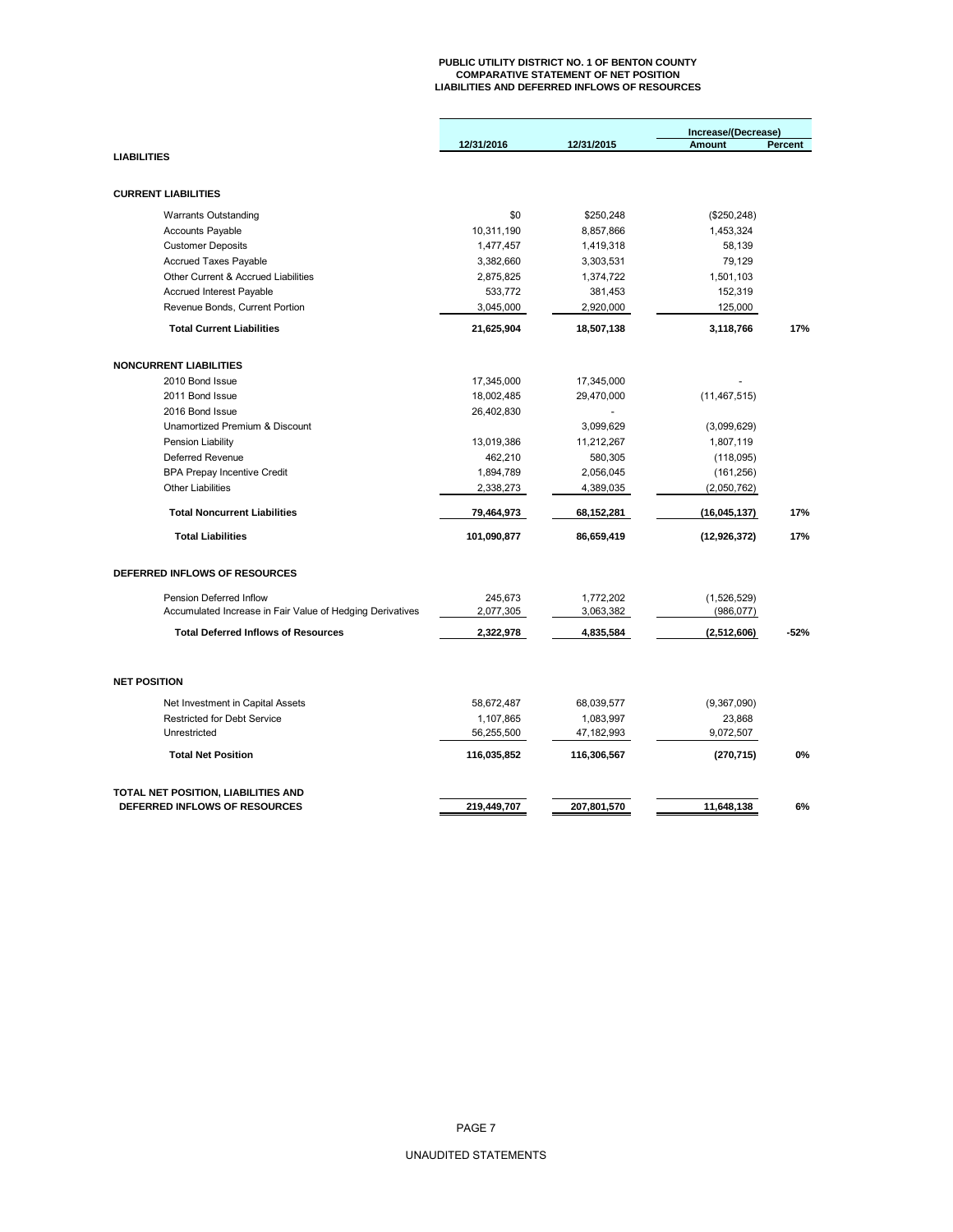#### **PUBLIC UTILITY DISTRICT NO. 1 OF BENTON COUNTY ENERGY STATISTICAL DATA CURRENT MONTH**

|                                                                               | 12/31/2016                |                          |                  | 12/31/2015                |                 |
|-------------------------------------------------------------------------------|---------------------------|--------------------------|------------------|---------------------------|-----------------|
|                                                                               |                           | <b>AMENDED</b>           | <b>PCT</b>       |                           | <b>PCT</b>      |
| <b>ENERGY SALES RETAIL - REVENUE</b>                                          | <b>ACTUAL</b>             | <b>BUDGET</b>            | <b>VAR</b>       | <b>ACTUAL</b>             | <b>VAR</b>      |
| Residential                                                                   | \$6,039,510               | \$6,273,976              | $-4%$            | \$5,778,534               | 5%              |
| Small General Service                                                         | 776,038                   | 776,536                  | 0%               | 719,904                   | 8%              |
| <b>Medium General Service</b>                                                 | 1,114,092                 | 1,123,532                | -1%              | 1,056,568                 | 5%              |
| Large General Service                                                         | 1,210,028                 | 1,185,867                | 2%               | 1,118,366                 | 8%              |
| Large Industrial                                                              | 254,792                   | 302,459                  | $-16%$           | 273,602                   | $-7%$           |
| Small Irrigation                                                              | 1                         | 1                        | 0%               |                           | n/a             |
| Large Irrigation                                                              | 14,085                    | 18,502                   | $-24%$           | 10,509                    | 34%             |
| <b>Street Lights</b><br><b>Security Lights</b>                                | 17,489<br>22,484          | 17,380<br>23,920         | 1%<br>-6%        | 17,931<br>21,591          | $-2%$<br>4%     |
| <b>Unmetered Accounts</b>                                                     | 16,182                    | 16,544                   | $-2%$            | 15,594                    | 4%              |
| <b>Billed Revenues Before Taxes Subtotal</b>                                  | \$9,464,701               | \$9,738,717              | -3%              | \$9,012,600               | 5%              |
| <b>Unbilled Revenue</b>                                                       | 2,000,000                 | 2,000,000                | 0%               | 700,000                   | 186%            |
| <b>Retail Revenue Subtotal</b>                                                | \$11,464,701              | \$11,738,717             | $-2%$            | \$9,712,600               | 18%             |
| <b>City Occupation Taxes</b>                                                  | 538,584                   | 584,094                  | $-8%$            | 524,342                   | 3%              |
| Bad Debt Expense (reduced from 0.2% to 0.18% of retail sales in January 2015) | 94,870                    | (16, 456)                | $> -200%$        | 75,189                    | 26%             |
| <b>TOTAL SALES - REVENUE</b>                                                  | \$12,098,155              | $\overline{$}12,306,355$ | $-2%$            | \$10,312,131              | 17%             |
|                                                                               |                           |                          |                  |                           |                 |
| <b>ENERGY SALES RETAIL - kWh</b>                                              |                           |                          |                  |                           |                 |
| Residential<br><b>Small General Service</b>                                   | 75,018,157<br>10,807,220  | 77,868,085<br>10,771,399 | $-4%$<br>0%      | 75,565,855<br>10,515,898  | $-1%$<br>3%     |
| <b>Medium General Service</b>                                                 | 15,377,852                | 15,589,850               | $-1%$            | 15,213,004                | 1%              |
| Large General Service                                                         | 18,495,415                | 18,166,959               | 2%               | 17,819,400                | 4%              |
| Large Industrial                                                              | 4,774,520                 | 5,975,299                | $-20%$           | 5,732,865                 | $-17%$          |
| Small Irrigation                                                              | 4                         | 12                       | $-67%$           |                           | n/a             |
| Large Irrigation                                                              | 238,007                   | 274,754                  | $-13%$           | 214,109                   | 11%             |
| <b>Street Lights</b>                                                          | 211,349                   | 204,424                  | 3%               | 225,024                   | $-6%$           |
| <b>Security Lights</b><br><b>Unmetered Accounts</b>                           | 101,108<br>254,365        | 117,091<br>249,539       | $-14%$<br>2%     | 113,309<br>257,045        | $-11%$<br>$-1%$ |
| <b>TOTAL kWh BILLED</b>                                                       | 125,277,997               | 129,217,412              | -3%              | 125,656,509               | 0%              |
|                                                                               |                           |                          |                  |                           |                 |
| <b>NET POWER COST</b>                                                         |                           |                          |                  |                           |                 |
| <b>BPA Power Costs</b>                                                        |                           |                          |                  |                           |                 |
| Slice                                                                         | \$2,764,078               | \$2,829,880              | $-2%$            | \$2,707,710               | 2%              |
| <b>Block</b>                                                                  | 2,153,032                 | 2,146,185                | 0%               | 2,131,003                 | 1%              |
| Subtotal                                                                      | 4,917,110                 | 4,976,065                | $-1%$            | 4,838,713                 | 2%              |
| <b>Other Power Purchases</b><br>Frederickson                                  | 1,077,554<br>958,468      | 1,298,843<br>1,352,147   | $-17%$<br>$-29%$ | 548,162<br>1,235,572      | 97%<br>$-22%$   |
| Transmission                                                                  | 765,659                   | 761,259                  | 1%               | 761,662                   | 1%              |
| Ancillary                                                                     | 297,825                   | 332,680                  | $-10%$           | 236,831                   | 26%             |
| <b>Conservation Program</b>                                                   | (267, 038)                | 5,289                    | >200%            | 6,866                     | $> -200%$       |
| <b>Gross Power Costs</b>                                                      | 7,749,578                 | 8,726,283                | $-11%$           | 7,627,806                 | 2%              |
| Less Sales for Resale-Energy                                                  | (1,083,782)               | (2, 181, 134)            | $-50%$           | (1,276,226)               | $-15%$          |
| Less Sales for Resale-Gas                                                     | (186,992)                 |                          | n/a              | (37, 820)                 | >200%           |
| Less Transmission of Power for Others<br><b>NET POWER COSTS</b>               | (142, 138)<br>\$6,336,666 | (57, 202)<br>\$6,487,947 | 148%<br>$-2%$    | (98, 853)<br>\$6,214,907  | 44%<br>2%       |
|                                                                               |                           |                          |                  |                           |                 |
| <b>NET POWER - kWh</b>                                                        |                           |                          |                  |                           |                 |
| <b>BPA Power Costs</b>                                                        |                           |                          |                  |                           |                 |
| Slice                                                                         | 97,116,000                | 77,604,938               | 25%              | 84,797,000                | 15%             |
| <b>Block</b>                                                                  | 74,262,000                | 63,075,366               | 18%              | 73,471,000                | 1%              |
| Subtotal                                                                      | 171,378,000               | 140,680,304              | 22%              | 158,268,000               | 8%              |
| <b>Other Power Purchases</b>                                                  | 19,334,000                | 4,888,266                | 296%             | 13,942,000                | 39%             |
| Frederickson<br>Gross Power kWh                                               | 8,236,000<br>198,948,000  | 145,568,570              | n/a<br>37%       | 17,702,000<br>189,912,000 | $-53%$<br>5%    |
| Less Sales for Resale                                                         | (35,965,000)              | (21,630,000)             | 66%              | (48, 651, 000)            | $-26%$          |
| Less Transmission Losses/Imbalance                                            | (1,904,000)               | (1,905,801)              | 0%               | (1,812,000)               | 5%              |
| <b>NET POWER - kWh</b>                                                        | 161,079,000               | 122,032,769              | 32%              | 139,449,000               | 16%             |
|                                                                               |                           |                          |                  |                           |                 |
| <b>COST PER MWh: (dollars)</b>                                                |                           |                          |                  |                           |                 |
| Gross Power Cost (average)                                                    | \$38.95                   | \$59.95                  | $-35%$           | \$40.16                   | $-3%$           |
| Net Power Cost                                                                | \$39.34                   | \$53.17                  | $-26%$           | \$44.57                   | $-12%$          |
| <b>BPA Power Cost</b><br>Sales for Resale                                     | \$28.69<br>\$30.13        | \$35.37<br>\$26.26       | $-19%$<br>15%    | \$30.57<br>\$26.23        | $-6%$<br>15%    |
|                                                                               |                           |                          |                  |                           |                 |
| <b>ACTIVE SERVICE AGREEMENTS:</b>                                             |                           |                          |                  |                           |                 |
| Residential                                                                   | 43,574                    |                          |                  | 42,724                    | 2%              |
| Small General Service                                                         | 4,949                     |                          |                  | 4,881                     | 1%              |
| <b>Medium General Service</b>                                                 | 775                       |                          |                  | 762                       | 2%              |
| Large General Service                                                         | 160                       |                          |                  | 153                       | 5%              |
| Large Industrial                                                              | 5                         |                          |                  | 3                         | 67%             |
| Small Irrigation                                                              | 556                       |                          |                  | 558                       | 0%              |
| Large Irrigation<br><b>Street Lights</b>                                      | 230<br>9                  |                          |                  | 232<br>9                  | -1%<br>0%       |
| <b>Security Lights</b>                                                        | 1,473                     |                          |                  | 1,478                     | 0%              |
| <b>Unmetered Accounts</b>                                                     | 366                       |                          |                  | 364                       | 1%              |
| <b>TOTAL</b>                                                                  | 52,097                    |                          |                  | 51,164                    | 2%              |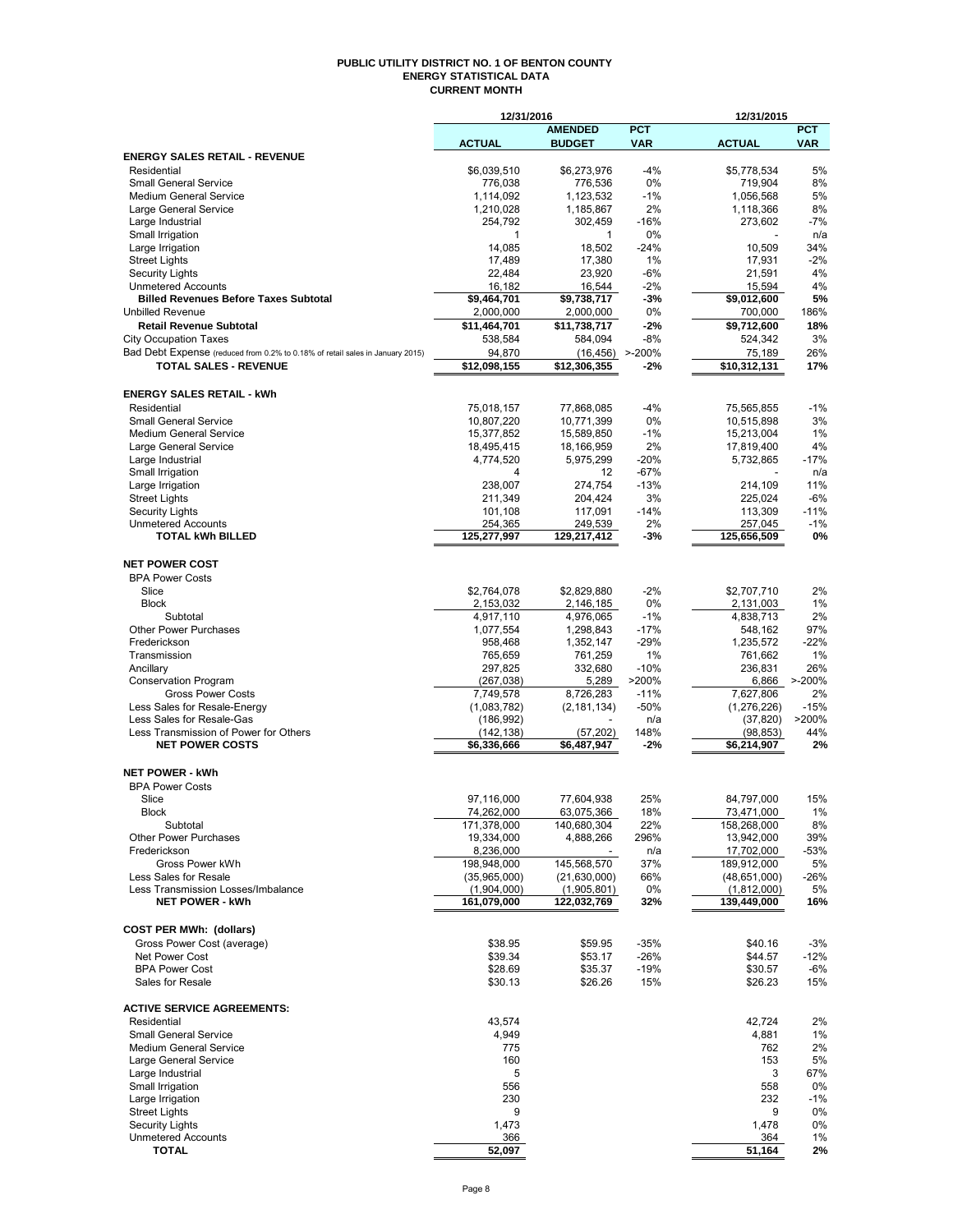#### **PUBLIC UTILITY DISTRICT NO. 1 OF BENTON COUNTY ENERGY STATISTICAL DATA YEAR TO DATE**

|                                                                                                               | 12/31/2016                  |                              |                | 12/31/2015                  |              |
|---------------------------------------------------------------------------------------------------------------|-----------------------------|------------------------------|----------------|-----------------------------|--------------|
|                                                                                                               |                             | <b>AMENDED</b>               | <b>PCT</b>     |                             | <b>PCT</b>   |
|                                                                                                               | <b>ACTUAL</b>               | <b>BUDGET</b>                | <b>VAR</b>     | <b>ACTUAL</b>               | <b>VAR</b>   |
| <b>ENERGY SALES RETAIL - REVENUE</b>                                                                          |                             |                              |                |                             | 4%           |
| Residential<br><b>Small General Service</b>                                                                   | \$53,642,127<br>8,519,218   | \$54,767,371<br>8,619,340    | $-2%$<br>$-1%$ | \$51,401,918<br>8,266,862   | 3%           |
| <b>Medium General Service</b>                                                                                 | 12,129,162                  | 12,205,753                   | $-1%$          | 12,016,032                  | 1%           |
| Large General Service                                                                                         | 13,574,941                  | 13,709,000                   | $-1%$          | 13,422,684                  | 1%           |
| Large Industrial                                                                                              | 3,214,296                   | 3,269,795                    | $-2%$          | 3,050,831                   | 5%           |
| Small Irrigation                                                                                              | 986,756                     | 996,335                      | $-1%$          | 990,260                     | 0%           |
| Large Irrigation                                                                                              | 21,360,946                  | 22,645,540                   | $-6%$          | 21,293,265                  | 0%           |
| <b>Street Lights</b>                                                                                          | 208,373                     | 207,857                      | 0%             | 192,978                     | 8%           |
| <b>Security Lights</b>                                                                                        | 262,453                     | 269,565                      | $-3%$          | 248,300                     | 6%           |
| <b>Unmetered Accounts</b>                                                                                     | 185,648                     | 191,219                      | $-3%$          | 174,592                     | 6%           |
| <b>Billed Revenues Before Taxes Subtotal</b>                                                                  | \$114,083,920               | \$116,881,775                | -2%            | \$111,057,722               | 3%           |
| <b>Unbilled Revenue</b>                                                                                       | 1,000,000                   | 1,000,000                    | 0%             | 600,000                     | 67%          |
| <b>Retail Revenue Subtotal</b>                                                                                | \$115.083.920               | \$117,881,775                | $-2%$          | \$111.657.722               | 3%           |
| <b>City Occupation Taxes</b><br>Bad Debt Expense (reduced from 0.2% to 0.18% of retail sales in January 2015) | 5,458,267                   | 5,565,576                    | $-2%$<br>-56%  | 5,286,511                   | 3%<br>$-16%$ |
| TOTAL SALES - REVENUE                                                                                         | (103, 660)<br>\$120,438,527 | (235,000)<br>\$123,212,351   | $-2%$          | (123, 811)<br>\$116,820,422 | 3%           |
|                                                                                                               |                             |                              |                |                             |              |
| <b>ENERGY SALES RETAIL - kWh</b>                                                                              |                             |                              |                |                             |              |
| Residential                                                                                                   | 661,741,688                 | 677,754,643                  | $-2%$          | 665,504,766                 | $-1%$        |
| <b>Small General Service</b>                                                                                  | 121,868,245                 | 123,169,931                  | $-1%$          | 121,497,780                 | 0%           |
| <b>Medium General Service</b>                                                                                 | 180,466,703                 | 181,373,315                  | 0%             | 182,610,322                 | $-1%$        |
| Large General Service                                                                                         | 223,267,919                 | 225,308,711                  | $-1%$          | 226,174,929                 | $-1%$        |
| Large Industrial                                                                                              | 64,612,251                  | 66,101,370                   | $-2%$          | 66,941,885                  | $-3%$        |
| Small Irrigation                                                                                              | 15,597,288                  | 16,245,367                   | $-4%$          | 16,424,664                  | $-5%$        |
| Large Irrigation                                                                                              | 419,588,399                 | 458,664,924                  | $-9%$          | 451,777,118                 | $-7%$        |
| <b>Street Lights</b>                                                                                          | 2,589,142                   | 2,613,463                    | $-1%$          | 2,703,648                   | $-4%$        |
| <b>Security Lights</b>                                                                                        | 1,263,262                   | 1,357,028                    | $-7%$          | 1,364,009                   | $-7%$        |
| <b>Unmetered Accounts</b>                                                                                     | 3,082,980                   | 3,039,196                    | 1%             | 3,022,608                   | 2%           |
| <b>TOTAL kWh BILLED</b>                                                                                       | 1,694,077,877               | 1,755,627,948                | -4%            | 1,738,021,729               | $-3%$        |
|                                                                                                               |                             |                              |                |                             |              |
| <b>NET POWER COST</b>                                                                                         |                             |                              |                |                             |              |
| <b>BPA Power Costs</b>                                                                                        |                             |                              |                |                             |              |
| Slice                                                                                                         | \$33,793,899                | \$34,180,395                 | $-1%$          | \$30,769,626                | 10%          |
| <b>Block</b>                                                                                                  | 24,969,742                  | 24,950,457<br>59,130,852     | 0%<br>$-1%$    | 24,138,786<br>54,908,412    | 3%<br>7%     |
| Subtotal<br>Other Power Purchases                                                                             | 58,763,641<br>9,214,549     | 12,231,509                   | $-25%$         | 12,867,670                  | $-28%$       |
| Frederickson                                                                                                  | 12,910,822                  | 12,994,684                   | $-1%$          | 14,564,657                  | $-11%$       |
| Transmission                                                                                                  | 9,115,578                   | 9,140,629                    | 0%             | 8,974,178                   | 2%           |
| Ancillary                                                                                                     | 3,881,591                   | 4,031,357                    | $-4%$          | 3,842,128                   | 1%           |
| Generation                                                                                                    |                             |                              | n/a            |                             | n/a          |
| <b>Conservation Program</b>                                                                                   | 307,114                     | 212,022                      | 45%            | 417,113                     | $-26%$       |
| <b>Gross Power Costs</b>                                                                                      | 94,193,295                  | 97,741,053                   | $-4%$          | 95,574,158                  | $-1%$        |
| Less Sales for Resale-Energy                                                                                  | (13,796,840)                | (17, 537, 213)               | $-21%$         | (17, 475, 322)              | $-21%$       |
| Less Sales for Resale-Gas                                                                                     | (1,011,441)                 |                              | n/a            | (203, 610)                  | >200%        |
| Less Transmission of Power for Others                                                                         | (915, 169)                  | (788, 845)                   | 16%            | (690.639)                   | 33%          |
| <b>NET POWER COSTS</b>                                                                                        | \$78,469,845                | \$79,414,995                 | $-1%$          | \$77,204,588                | 2%           |
|                                                                                                               |                             |                              |                |                             |              |
| <b>NET POWER - kWh</b>                                                                                        |                             |                              |                |                             |              |
| <b>BPA Power Costs</b><br>Slice                                                                               | 1.065.103.000               |                              | 2%             |                             | 8%           |
| <b>Block</b>                                                                                                  | 909,146,000                 | 1,042,135,613<br>932,485,825 | $-3%$          | 990,118,000<br>924,226,000  | $-2\%$       |
| Subtotal                                                                                                      | 1,974,249,000               | 1,974,621,438                | 0%             | 1,914,344,000               | 3%           |
| <b>Other Power Purchases</b>                                                                                  | 223,876,000                 | 168,846,084                  | 33%            | 332,021,000                 | -33%         |
| Frederickson                                                                                                  | 165,185,000                 | 234,769,000                  | $-30%$         | 248,658,000                 | $-34%$       |
| Gross Power kWh                                                                                               | 2,363,310,000               | 2,378,236,522                | $-1\%$         | 2,495,023,000               | $-5%$        |
| Less Sales for Resale                                                                                         | (576, 289, 000)             | (469, 110, 000)              | 23%            | (662,886,000)               | $-13%$       |
| Less Transmission Losses/Imbalance                                                                            | (27, 492, 000)              | (28, 664, 079)               | -4%            | (28, 214, 000)              | -3%          |
| <b>NET POWER - kWh</b>                                                                                        | 1,759,529,000               | 1,880,462,443                | -6%            | 1,803,923,000               | $-2%$        |
|                                                                                                               |                             |                              |                |                             |              |
| <b>COST PER MWh: (dollars)</b>                                                                                |                             |                              |                |                             |              |
| Gross Power Cost (average)                                                                                    | \$39.86                     | \$41.10                      | $-3%$          | \$38.31                     | 4%           |
| Net Power Cost                                                                                                | \$44.60                     | \$42.23                      | 6%             | \$42.80                     | 4%           |
| <b>BPA Power Cost</b>                                                                                         | \$29.77                     | \$29.95                      | $-1%$          | \$28.68                     | 4%           |
| Sales for Resale                                                                                              | \$23.94                     | \$14.51                      | 65%            | \$26.36                     | -9%          |
| <b>AVERAGE ACTIVE SERVICE AGREEMENTS:</b>                                                                     |                             |                              |                |                             |              |
| Residential                                                                                                   | 43,157                      |                              |                | 42,375                      | 2%           |
| <b>Small General Service</b>                                                                                  | 4,915                       |                              |                | 4,828                       | 2%           |
| <b>Medium General Service</b>                                                                                 | 768                         |                              |                | 758                         | 1%           |
| Large General Service                                                                                         | 157                         |                              |                | 151                         | 4%           |
| Large Industrial                                                                                              | 5                           |                              |                | 3                           | 67%          |
| Small Irrigation                                                                                              | 558                         |                              |                | 560                         | 0%           |
| Large Irrigation                                                                                              | 233                         |                              |                | 234                         | 0%           |
| <b>Street Lights</b>                                                                                          | 9                           |                              |                | 9                           | 0%           |
| <b>Security Lights</b>                                                                                        | 1,476                       |                              |                | 1,482                       | 0%           |
| <b>Unmetered Accounts</b>                                                                                     | 365                         |                              |                | 362                         | 1%           |
| <b>TOTAL</b>                                                                                                  | 51,643                      |                              |                | 50,762                      | 2%           |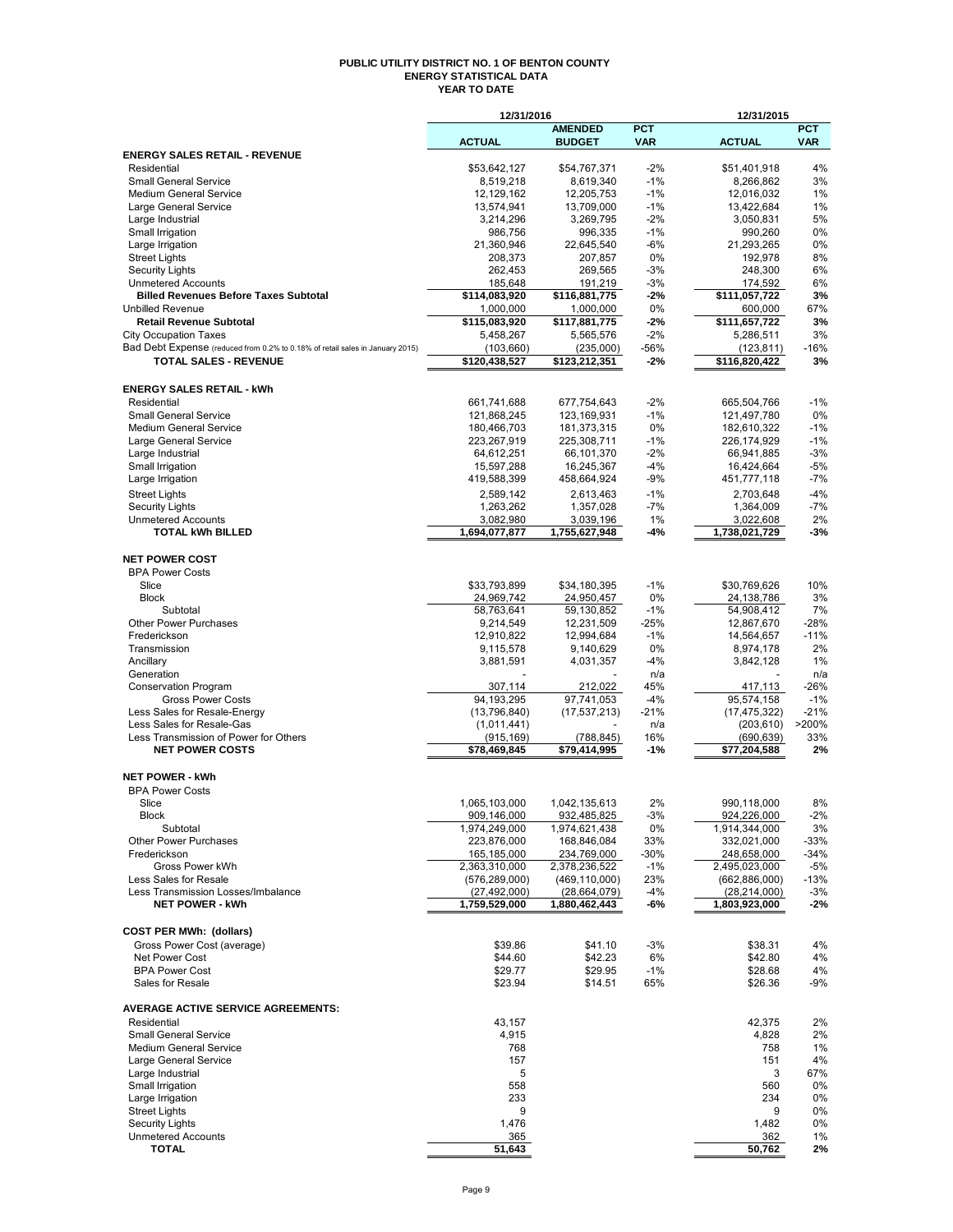#### **PUBLIC UTILITY DISTRICT NO. 1 OF BENTON COUNTY KWH SALES MONTHLY ACTIVITY**

|                                      | January                  | February                 | March                    | April                    | May                      | June                      | July                      | August                   | September                | October                  | November                 | December                 | Total                      |
|--------------------------------------|--------------------------|--------------------------|--------------------------|--------------------------|--------------------------|---------------------------|---------------------------|--------------------------|--------------------------|--------------------------|--------------------------|--------------------------|----------------------------|
|                                      |                          |                          |                          |                          |                          |                           |                           |                          |                          |                          |                          |                          |                            |
| Residential                          |                          |                          |                          |                          |                          |                           |                           |                          |                          |                          |                          |                          |                            |
| 2012<br>2013                         | 88,212,383<br>85,933,904 | 80,652,978<br>77,488,047 | 57,019,446<br>56,513,417 | 49,435,721<br>48,071,841 | 40,022,618<br>41,520,865 | 41,521,205<br>42,301,535  | 46,830,893<br>51,932,912  | 57,987,360<br>59,463,795 | 50,232,442<br>53,272,213 | 36,528,055<br>41,006,176 | 52,822,005<br>52,879,427 | 66,753,204<br>87,502,483 | 668,018,310<br>697,886,615 |
| 2014                                 | 90,995,045               | 86,856,866               | 61,276,449               | 46,126,349               | 38,751,097               | 43,347,010                | 51,878,664                | 62,101,272               | 49,381,509               | 38,520,801               | 51,127,327               | 76,441,442               | 696,803,831                |
| 2015                                 | 81,753,251               | 70,842,807               | 51,195,817               | 43,964,172               | 38,845,198               | 48,995,659                | 62,750,008                | 58,699,674               | 48,136,350               | 37,850,154               | 46,905,821               |                          | 665,504,766                |
| 2016                                 | 89,934,474               | 72,255,049               | 53,460,881               | 45,886,799               | 38,721,341               | 44,464,304                | 49,566,548                | 57,564,364               | 49,472,576               | 38,810,551               | 46,586,644               | 75,565,855<br>75,018,157 | 661,741,688                |
|                                      |                          |                          |                          |                          |                          |                           |                           |                          |                          |                          |                          |                          |                            |
| <b>Small General Service</b><br>2012 | 11,620,253               | 11,081,244               | 8,731,569                | 8,613,151                | 9,186,607                | 9,378,977                 | 10,247,220                | 11,671,124               | 11,202,911               | 8,464,869                | 9,293,606                | 9,929,524                | 119,421,055                |
|                                      | 11,394,724               |                          |                          | 8,958,701                |                          | 9,833,210                 | 10,896,923                | 12,097,199               | 11,379,590               |                          |                          |                          | 122,927,720                |
| 2013                                 |                          | 10,700,711               | 8,862,866                |                          | 9,285,161                |                           |                           |                          |                          | 8,965,721                | 9,306,967                | 11,245,947               |                            |
| 2014                                 | 12,002,884               | 11,773,687               | 9,247,968                | 8,838,271                | 8,960,528                | 10,069,805                | 10,898,332                | 12,390,218               | 11,106,946               | 9,214,420                | 9,056,203                | 10,725,578               | 124,284,840                |
| 2015                                 | 11,273,647               | 10,444,066               | 8,399,963                | 8,630,563                | 9,005,788                | 10,616,996                | 12,060,700                | 11,955,370               | 10,809,845               | 9,065,197                | 8,719,747                | 10,515,898               | 121,497,780                |
| 2016                                 | 11,865,345               | 10,615,824               | 8,804,253                | 9,093,517                | 9,217,514                | 10,063,717                | 10,760,436                | 11,863,201               | 10,839,759               | 9,285,276                | 8,652,183                | 10,807,220               | 121,868,245                |
| <b>Medium General Service</b>        |                          |                          |                          |                          |                          |                           |                           |                          |                          |                          |                          |                          |                            |
| 2012                                 | 15,995,754               | 14,843,947               | 12,863,785               | 13,464,357               | 13,553,914               | 14,103,136                | 14,973,817                | 16,437,847               | 16,513,370               | 14,079,820               | 14,709,116               | 14,459,816               | 175,998,679                |
| 2013                                 | 15,375,716               | 14,629,522               | 12,714,807               | 13,158,263               | 13,461,961               | 14,198,240                | 15,233,651                | 16,943,765               | 16,157,388               | 14,583,038               | 14,990,108               | 15,803,535               | 177,249,994                |
| 2014                                 | 16,255,765               | 16,174,267               | 13,320,761               | 13,438,288               | 13,403,247               | 14,808,800                | 15,526,971                | 17,145,841               | 15,985,439               | 15,533,136               | 14,950,232               | 15,501,055               | 182,043,802                |
| 2015                                 | 15,719,991               | 15,058,182               | 13,124,396               | 13,611,242               | 14,078,883               | 15,970,931                | 16,957,563                | 16,576,440               | 15,990,572               | 15,576,154               | 14,732,964               | 15,213,004               | 182,610,322                |
| 2016                                 | 16,032,684               | 15,129,401               | 12,982,308               | 13,939,681               | 13,879,726               | 14,686,797                | 15,578,700                | 16,516,307               | 16,093,629               | 15,538,491               | 14,711,127               | 15,377,852               | 180,466,703                |
| <b>Large General Service</b>         |                          |                          |                          |                          |                          |                           |                           |                          |                          |                          |                          |                          |                            |
| 2012                                 | 17,752,480               | 17,246,280               | 15,614,938               | 17,276,652               | 17,948,285               | 17,269,044                | 17,262,035                | 20,169,040               | 19,875,000               | 19,266,300               | 20,172,401               | 17,524,790               | 217,377,245                |
| 2013                                 | 18,363,206               | 16,370,904               | 16,064,720               | 17,280,008               | 17,300,043               | 17,480,703                | 18,704,243                | 20,956,543               | 20,230,220               | 19,362,880               | 19,518,760               | 17,683,240               | 219,315,470                |
| 2014                                 | 18,043,140               | 18,004,500               | 16,529,440               | 16,641,080               | 17,175,060               | 18,408,820                | 19,689,940                | 21,264,420               | 21,006,340               | 21,502,220               | 19,841,340               | 18,573,000               | 226,679,300                |
| 2015                                 | 17,888,911               | 17,212,717               | 16,213,065               | 17,278,183               | 17,939,803               | 19,595,384                | 20,935,183                | 20,741,663               | 21,305,140               | 20,558,020               | 18,687,460               | 17,819,400               | 226,174,929                |
| 2016                                 | 18,188,600               | 17,545,840               | 16,492,120               | 17,360,382               | 17,583,712               | 18,140,663                | 18,545,919                | 20,497,271               | 19,923,658               | 21,179,801               | 19,314,538               | 18,495,415               | 223,267,919                |
| Large Industrial                     |                          |                          |                          |                          |                          |                           |                           |                          |                          |                          |                          |                          |                            |
| 2012                                 | 6,484,220                | 5,701,260                | 6,243,370                | 6,036,840                | 5,596,185                | 5,463,635                 | 5,815,140                 | 6,333,690                | 4,362,805                | 6,313,930                | 6,307,555                | 5,916,535                | 70,575,165                 |
| 2013                                 | 6,303,530                | 5,690,550                | 5,970,720                | 6,363,470                | 6,331,645                | 6,273,940                 | 6,074,935                 | 6,052,520                | 3,037,994                | 6,374,590                | 4,922,960                | 6,405,925                | 69,802,779                 |
| 2014                                 | 6,203,055                | 5,695,020                | 6,141,110                | 5,917,690                | 6,227,320                | 6,005,800                 | 6,111,425                 | 6,258,875                | 5,080,145                | 6,181,005                | 6,125,825                | 5,922,215                | 71,869,485                 |
| 2015                                 | 5,597,495                | 5,394,485                | 5,337,365                | 5,784,330                | 5,632,340                | 5,678,570                 | 4,981,620                 | 6,171,695                | 5,623,820                | 5,598,540                | 5,408,760                | 5,732,865                | 66,941,885                 |
| 2016                                 | 5,743,306                | 5,306,745                | 5,715,980                | 5,547,175                | 4,192,375                | 5,666,470                 | 5,704,840                 | 5,908,980                | 4,427,850                | 5,998,320                | 5,625,690                | 4,774,520                | 64,612,251                 |
| <b>Small Irrigation</b>              |                          |                          |                          |                          |                          |                           |                           |                          |                          |                          |                          |                          |                            |
| 2012                                 | 98                       | 8                        | 300,470                  | 947,657                  | 2,146,900                | 2,179,098                 | 3,052,837                 | 3,270,042                | 2,207,181                | 1,058,286                | 2,284                    | $\overline{7}$           | 15,164,868                 |
| 2013                                 | 101                      | $\overline{a}$           | 480,748                  | 1,347,003                | 2,288,143                | 2,390,103                 | 3,152,789                 | 2,941,397                | 1,826,383                | 742,890                  | 41,696                   | 30                       | 15,211,283                 |
| 2014                                 |                          |                          | 566,022                  | 1,370,794                | 2,487,573                | 2,926,545                 | 3,475,842                 | 2,988,591                | 2,248,398                | 1,145,157                | (52)                     | L,                       | 17,208,870                 |
| 2015                                 |                          | 9                        | 648,290                  | 1,481,286                | 2,159,616                | 2,668,782                 | 3,213,086                 | 3,002,663                | 2,075,784                | 1,172,302                | 2,846                    |                          | 16,424,664                 |
| 2016                                 | 20                       | 181                      | 469,477                  | 1,607,439                | 2,203,347                | 2,637,887                 | 2,835,670                 | 2,948,608                | 2,005,457                | 889,198                  |                          | $\sqrt{4}$               | 15,597,288                 |
|                                      |                          |                          |                          |                          |                          |                           |                           |                          |                          |                          |                          |                          |                            |
| <b>Large Irrigation</b><br>2012      | 527,285                  | 661,067                  | 6,815,749                | 22,601,004               | 63,674,660               | 58,919,819                | 83,415,022                | 75,956,400               | 37,124,484               | 18,674,352               | 1,931,662                | 271,944                  | 370,573,448                |
| 2013                                 | 259,061                  | 415,476                  | 10,346,643               | 24,726,514               | 62,939,428               | 75,510,554                | 97,242,342                | 66,591,892               | 27,504,705               | 18,933,975               | 5,069,220                |                          | 387,408,088                |
|                                      |                          |                          |                          |                          |                          |                           |                           |                          |                          |                          |                          | (2, 131, 722)            |                            |
| 2014<br>2015                         | 247,328                  | 266,769<br>210,554       | 11,959,400<br>14,636,633 | 40,053,677<br>39,362,242 | 68,929,139<br>61,259,905 | 94,789,557<br>103,842,869 | 102,773,871<br>98,850,190 | 67,085,339<br>67,471,445 | 38,117,908<br>37,832,472 | 27,773,132<br>24,467,386 | 3,179,515<br>3,414,781   | 258,931                  | 455,434,566<br>451,777,118 |
|                                      | 214,532                  |                          |                          |                          |                          |                           |                           |                          |                          |                          |                          | 214,109                  |                            |
| 2016                                 | 221,312                  | 379,179                  | 9,247,984                | 45,291,455               | 66,290,382               | 88,901,499                | 88,434,390                | 70,085,659               | 33,735,656               | 14,740,237               | 2,022,639                | 238,007                  | 419,588,399                |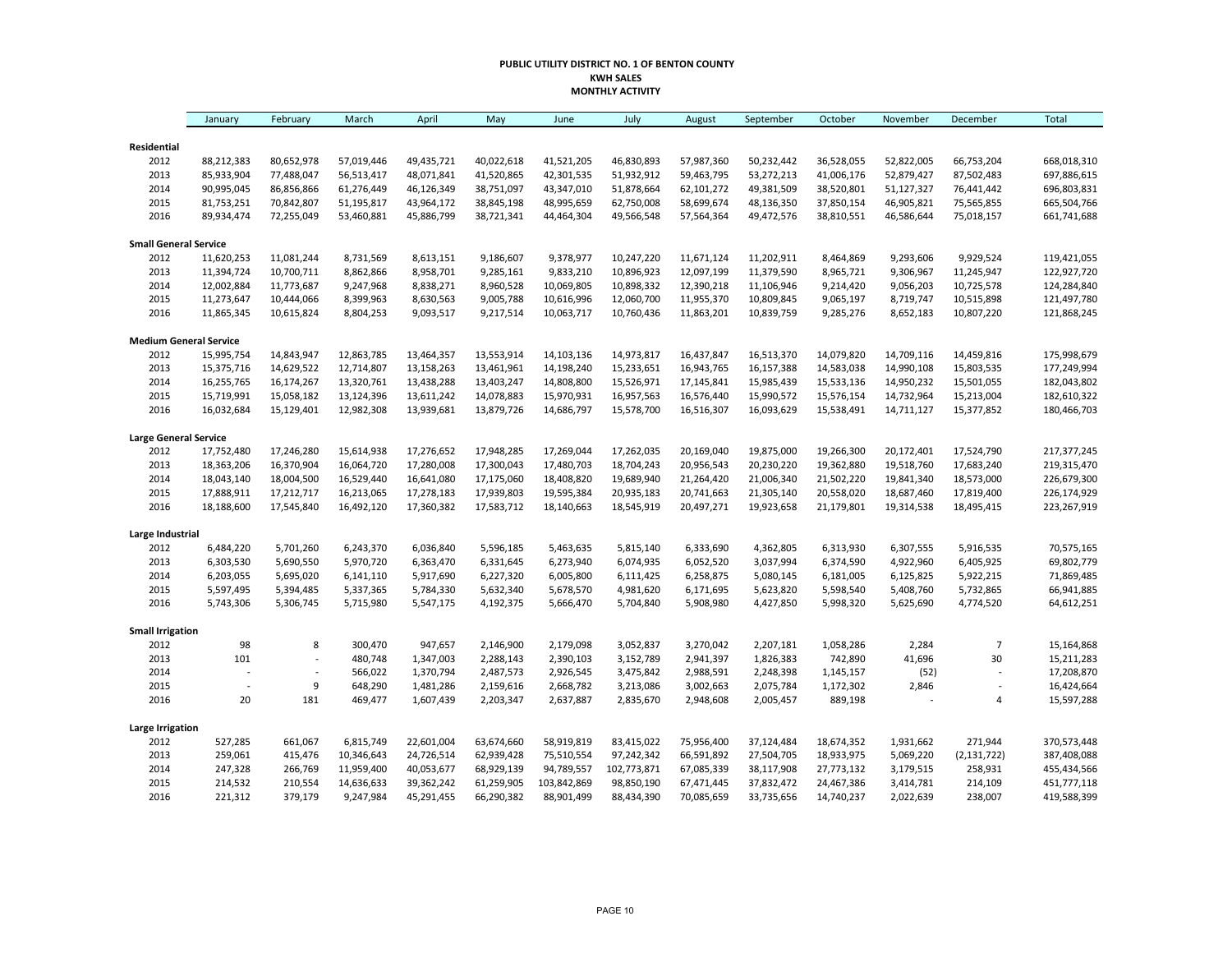#### **PUBLIC UTILITY DISTRICT NO. 1 OF BENTON COUNTY KWH SALES MONTHLY ACTIVITY**

|                        | January     | February    | March       | April       | May         | June        | July        | August      | September   | October     | November    | December    | Total         |
|------------------------|-------------|-------------|-------------|-------------|-------------|-------------|-------------|-------------|-------------|-------------|-------------|-------------|---------------|
|                        |             |             |             |             |             |             |             |             |             |             |             |             |               |
| <b>Street Lights</b>   |             |             |             |             |             |             |             |             |             |             |             |             |               |
| 2012                   | 432,872     | 432,872     | 398,337     | 356,249     | 346,935     | 339,628     | 339,628     | 327,569     | 309,982     | 300,873     | 285,170     | 266,257     | 4,136,372     |
| 2013                   | 229,267     | 229,267     | 229,161     | 229,161     | 229,161     | 229,161     | 229,161     | 229,209     | 229,209     | 229,245     | 229,395     | 229,425     | 2,750,822     |
| 2014                   | 229,425     | 229,425     | 229,515     | 229,515     | 225,070     | 224,939     | 225,064     | 225,640     | 225,514     | 225,514     | 225,298     | 225,586     | 2,720,505     |
| 2015                   | 225,624     | 225,624     | 225,624     | 225,672     | 225,672     | 225,672     | 224,880     | 224,880     | 224,928     | 225,024     | 225,024     | 225,024     | 2,703,648     |
| 2016                   | 225,024     | 224,878     | 224,878     | 224,494     | 211,235     | 211,187     | 211,187     | 211,187     | 211,187     | 211,187     | 211,349     | 211,349     | 2,589,142     |
| <b>Security Lights</b> |             |             |             |             |             |             |             |             |             |             |             |             |               |
| 2012                   | 90,387      | 90,459      | 90,387      | 90,423      | 90,135      | 90,099      | 90,135      | 90,135      | 90,135      | 90,873      | 90,765      | 89,811      | 1,083,744     |
| 2013                   | 104,964     | 104,964     | 105,351     | 105,258     | 105,222     | 105,163     | 105,163     | 104,948     | 104,561     | 104,346     | 103,807     | 103,678     | 1,257,425     |
| 2014                   | 103,678     | 103,678     | 103,420     | 103,377     | 103,334     | 103,248     | 103,476     | 114,623     | 114,494     | 114,494     | 114,444     | 114,430     | 1,296,696     |
| 2015                   | 114,451     | 114,408     | 114,073     | 113,696     | 113,531     | 113,488     | 113,488     | 113,445     | 113,402     | 113,359     | 113,359     | 113,309     | 1,364,009     |
| 2016                   | 113,273     | 113,196     | 113,239     | 113,180     | 101,382     | 101,425     | 101,382     | 101,409     | 101,366     | 101,194     | 101,108     | 101,108     | 1,263,262     |
| Unmetered              |             |             |             |             |             |             |             |             |             |             |             |             |               |
| 2012                   | 241,464     | 241,464     | 244,466     | 244,466     | 244,466     | 244,472     | 244,472     | 244,472     | 244,472     | 244,472     | 244,472     | 244,472     | 2,927,630     |
| 2013                   | 243,914     | 245,210     | 246,506     | 246,506     | 247,676     | 247,676     | 247,676     | 247,676     | 247,676     | 247,676     | 247,676     | 247,686     | 2,963,554     |
| 2014                   | 247,686     | 247,516     | 247,516     | 247,516     | 248,246     | 248,246     | 248,246     | 249,106     | 249,106     | 249,106     | 249,106     | 249,106     | 2,980,502     |
| 2015                   | 249,106     | 249,106     | 249,106     | 248,919     | 248,919     | 248,919     | 248,919     | 254,930     | 254,845     | 255,749     | 257,045     | 257,045     | 3,022,608     |
| 2016                   | 257,045     | 257,045     | 257,045     | 257,045     | 257,045     | 257,045     | 258,341     | 259,637     | 259,637     | 254,365     | 254,365     | 254,365     | 3,082,980     |
| <b>Total</b>           |             |             |             |             |             |             |             |             |             |             |             |             |               |
| 2012                   | 141,357,196 | 130,951,579 | 108,322,517 | 119,066,520 | 152,810,705 | 149,509,113 | 182,271,199 | 192,487,679 | 142,162,782 | 105,021,830 | 105,859,036 | 115,456,360 | 1,645,276,516 |
| 2013                   | 138,208,387 | 125,874,651 | 111,534,939 | 120,486,725 | 153,709,305 | 168,570,285 | 203,819,795 | 185,628,944 | 133,989,939 | 110,550,537 | 107,310,016 | 137,090,227 | 1,696,773,750 |
| 2014                   | 144,328,006 | 139,351,728 | 119,621,601 | 132,966,557 | 156,510,614 | 190,932,770 | 210,931,831 | 189,823,925 | 143,515,799 | 120,458,985 | 104,869,238 | 128,011,343 | 1,781,322,397 |
| 2015                   | 133,037,008 | 119,751,958 | 110,144,332 | 130,700,305 | 149,509,655 | 207,957,270 | 220,335,637 | 185,212,205 | 142,367,158 | 114,881,885 | 98,467,807  | 125,656,509 | 1,738,021,729 |
| 2016                   | 142,581,083 | 121,827,338 | 107,768,165 | 139,321,167 | 152,658,059 | 185,130,994 | 191,997,413 | 185,956,623 | 137,070,775 | 107,008,620 | 97,479,643  | 125,277,997 | 1,694,077,877 |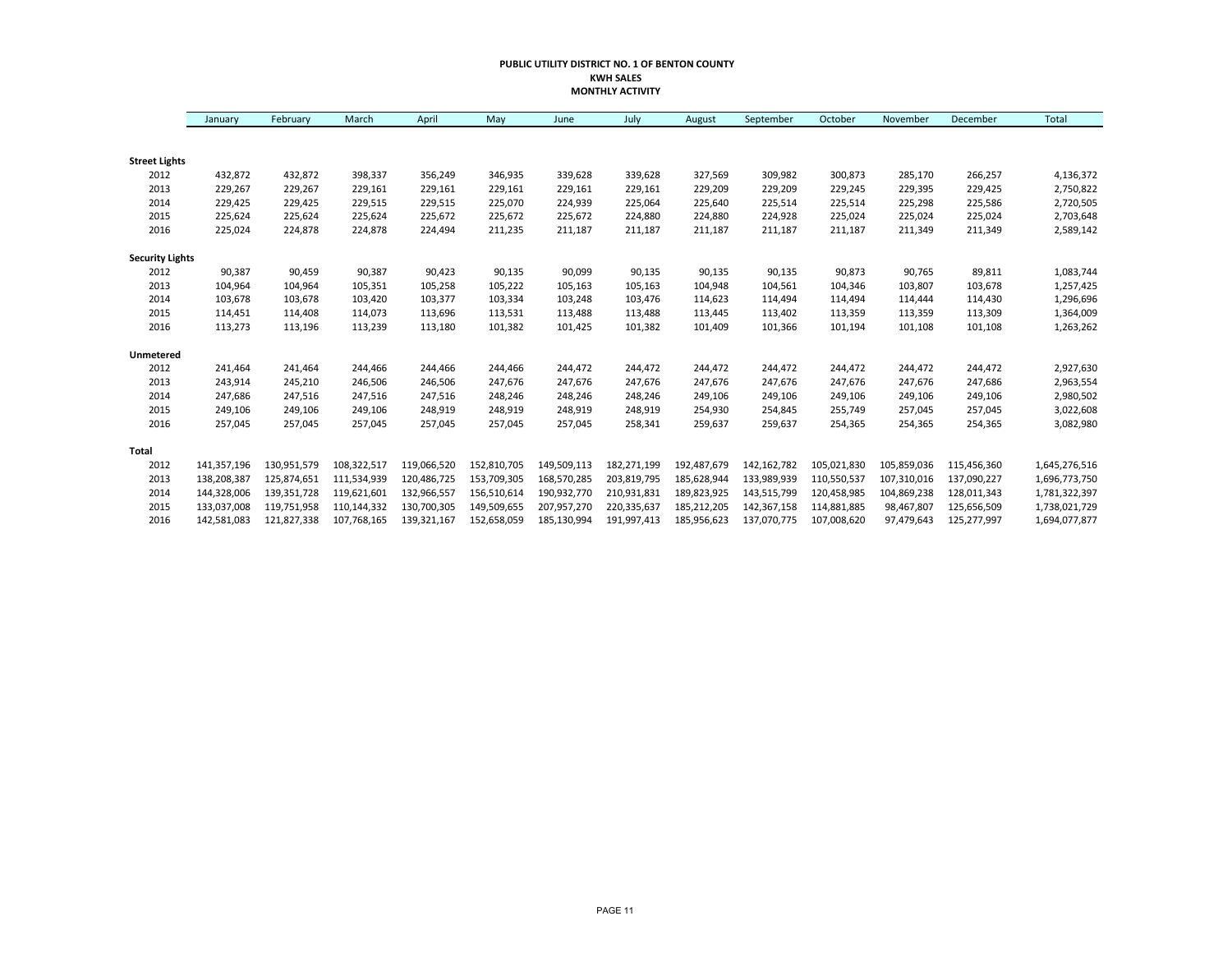### **PUBLIC UTILITY DISTRICT NO. 1 OF BENTON COUNTY CAPITAL ADDITIONS AND RETIREMENTS CURRENT MONTH**

|                                                          | <b>BALANCE</b>           |                                                      |                          | <b>BALANCE</b>           |
|----------------------------------------------------------|--------------------------|------------------------------------------------------|--------------------------|--------------------------|
|                                                          | 11/30/2016               | <b>ADDITIONS</b>                                     | <b>RETIREMENTS</b>       | 12/31/2016               |
| <b>INTANGIBLE PLANT:</b>                                 |                          |                                                      |                          |                          |
| Organizations                                            | \$28,379                 | \$0                                                  | \$0                      | \$28,379                 |
| Franchises & Consents                                    | 10,022                   |                                                      |                          | 10,022                   |
| Miscellaneous & Intangible Plant                         | 29,078                   | $\overline{\phantom{a}}$                             | $\overline{\phantom{a}}$ | 29,078                   |
| <b>TOTAL</b>                                             | 67,480                   | ä,                                                   |                          | 67,480                   |
| <b>GENERATION PLANT:</b>                                 |                          |                                                      |                          |                          |
| Land & Land Rights                                       |                          |                                                      |                          |                          |
| Structures & Improvements                                | 1,141,911                |                                                      |                          | 1,141,911                |
| <b>Fuel Holders &amp; Accessories</b>                    |                          |                                                      |                          |                          |
| <b>Other Electric Generation</b>                         | 770,459                  |                                                      |                          | 770,459                  |
| <b>Accessory Electric Equipment</b>                      |                          |                                                      |                          |                          |
| Miscellaneous Power Plant Equipment<br><b>TOTAL</b>      | 1,912,370                | $\overline{\phantom{a}}$<br>$\overline{\phantom{0}}$ |                          | 1,912,370                |
|                                                          |                          |                                                      |                          |                          |
| <b>TRANSMISSION PLANT:</b>                               |                          |                                                      |                          |                          |
| Land & Land Rights                                       | 156,400                  |                                                      |                          | 156,400                  |
| Clearing Land & Right Of Ways                            | 25,544                   |                                                      |                          | 25,544                   |
| <b>Transmission Station Equipment</b>                    | 832,047                  |                                                      |                          | 832,047                  |
| <b>Towers &amp; Fixtures</b><br>Poles & Fixtures         | 256,175<br>3,976,615     |                                                      | (813)                    | 256,175<br>3,975,802     |
| Overhead Conductor & Devices                             | 3,021,163                |                                                      |                          | 3,021,163                |
| <b>TOTAL</b>                                             | 8,267,944                |                                                      | (813)                    | 8,267,131                |
|                                                          |                          |                                                      |                          |                          |
| <b>DISTRIBUTION PLANT:</b>                               |                          |                                                      |                          |                          |
| Land & Land Rights                                       | 1,703,988                | 1,272                                                |                          | 1,705,260                |
| Structures & Improvements                                | 295,502                  |                                                      |                          | 295,502                  |
| <b>Station Equipment</b>                                 | 39,391,094               | 19,721                                               |                          | 39,410,815               |
| Poles, Towers & Fixtures<br>Overhead Conductor & Devices | 19,176,568               | 62,878                                               | (20, 580)                | 19,218,866               |
| <b>Underground Conduit</b>                               | 12,326,659<br>33,140,412 | 259,487<br>331,269                                   | (10, 039)<br>(10,040)    | 12,576,108<br>33,461,641 |
| Underground Conductor & Devices                          | 43,740,998               | 618,086                                              | (81, 821)                | 44,277,262               |
| <b>Line Transformers</b>                                 | 29,273,401               | 354,491                                              | (29, 449)                | 29,598,443               |
| Services-Overhead                                        | 2,868,114                | 12,316                                               | (159, 256)               | 2,721,175                |
| Services-Underground                                     | 19,188,697               | 64,673                                               | (2,884)                  | 19,250,486               |
| Meters                                                   | 11,712,990               | 8,692                                                | (2,329,019)              | 9,392,664                |
| Security Lighting                                        | 869,319                  |                                                      | (296)                    | 869,023                  |
| <b>Street Lighting</b>                                   | 760,602                  | 10                                                   | (260)                    | 760,352                  |
| <b>SCADA System</b><br><b>TOTAL</b>                      | 2,283,127<br>216,731,472 | 1,732,895                                            | (2,643,643)              | 2,283,127<br>215,820,724 |
|                                                          |                          |                                                      |                          |                          |
| <b>GENERAL PLANT:</b>                                    |                          |                                                      |                          |                          |
| Land & Land Rights                                       | 1,130,759                |                                                      |                          | 1,130,759                |
| Structures & Improvements                                | 18,383,949               |                                                      |                          | 18,383,949               |
| Information Systems & Technology                         | 16,551,104               | 97,991                                               |                          | 16,649,095               |
| <b>Transportation Equipment</b>                          | 7,324,621                |                                                      |                          | 7,324,621                |
| <b>Stores Equipment</b>                                  | 54,108                   |                                                      |                          | 54,108                   |
| Tools, Shop & Garage Equipment<br>Laboratory Equipment   | 461,913<br>489,135       |                                                      |                          | 461,913<br>489,135       |
| <b>Communication Equipment</b>                           | 2,412,079                | 87                                                   |                          | 2,412,166                |
| <b>Broadband Equipment</b>                               | 19,554,876               | 140,871                                              |                          | 19,695,747               |
| Miscellaneous Equipment                                  | 1,168,910                |                                                      |                          | 1,168,910                |
| <b>Other Capitalized Costs</b>                           | 11,327,441               | 750,892                                              | (111, 078)               | 11,967,255               |
| <b>TOTAL</b>                                             | 78,858,895               | 989,840                                              | (111, 078)               | 79,737,657               |
| TOTAL ELECTRIC PLANT ACCOUNTS                            | 305,838,161              | 2,722,735                                            | (2,755,534)              | 305,805,362              |
| <b>PLANT HELD FOR FUTURE USE</b>                         | 388,589                  |                                                      |                          | 388,589                  |
| <b>CONSTRUCTION WORK IN PROGRESS</b>                     | 5,585,292                | 103,042                                              |                          | 5,688,334                |
| <b>TOTAL CAPITAL</b>                                     | \$311,812,041            | \$2,825,777                                          | (\$2,755,534)            | \$311,882,285            |
|                                                          |                          |                                                      |                          |                          |

**\$1,678,032 Amended Budget**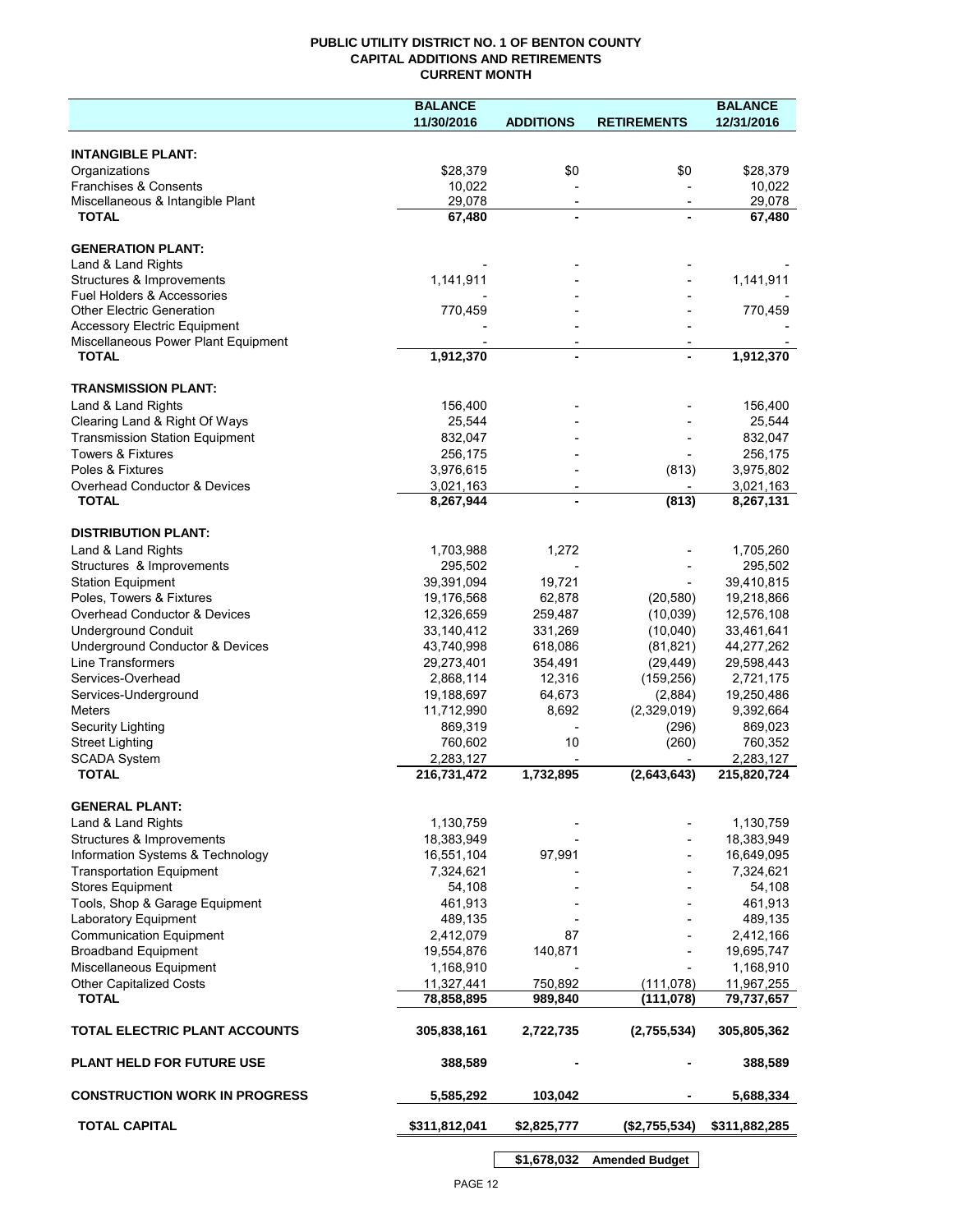## **PUBLIC UTILITY DISTRICT NO. 1 OF BENTON COUNTY CAPITAL ADDITIONS AND RETIREMENTS YEAR TO DATE**

|                                                         | <b>BALANCE</b>           |                          |                              | <b>BALANCE</b>           |
|---------------------------------------------------------|--------------------------|--------------------------|------------------------------|--------------------------|
|                                                         | 12/31/2015               | <b>ADDITIONS</b>         | <b>RETIREMENTS</b>           | 12/31/2016               |
|                                                         |                          |                          |                              |                          |
| <b>INTANGIBLE PLANT:</b>                                |                          |                          |                              |                          |
| Organizations                                           | \$28,379                 | \$0                      | \$0                          | \$28,379                 |
| Franchises & Consents                                   | 10,022                   |                          |                              | 10,022                   |
| Miscellaneous & Intangible Plant                        | 29,078                   | $\overline{\phantom{a}}$ | $\overline{\phantom{a}}$     | 29,078                   |
| <b>TOTAL</b>                                            | 67,480                   |                          |                              | 67,480                   |
|                                                         |                          |                          |                              |                          |
| <b>GENERATION PLANT:</b>                                |                          |                          |                              |                          |
| Land & Land Rights                                      |                          |                          |                              |                          |
| Structures & Improvements<br>Fuel Holders & Accessories | 1,141,911                |                          |                              | 1,141,911                |
| <b>Other Electric Generation</b>                        | 612,954                  | 157,505                  |                              | 770,459                  |
| <b>Accessory Electric Equipment</b>                     |                          |                          |                              |                          |
| Miscellaneous Power Plant Equipment                     |                          |                          |                              |                          |
| <b>TOTAL</b>                                            | 1,754,865                | 157,505                  |                              | 1,912,370                |
|                                                         |                          |                          |                              |                          |
| <b>TRANSMISSION PLANT:</b>                              |                          |                          |                              |                          |
| Land & Land Rights                                      | 156,400                  |                          |                              | 156,400                  |
| Clearing Land & Right Of Ways                           | 25,544                   |                          |                              | 25,544                   |
| <b>Transmission Station Equipment</b>                   | 832,047                  |                          |                              | 832,047                  |
| <b>Towers &amp; Fixtures</b>                            |                          | 256,175                  |                              | 256,175                  |
| Poles & Fixtures                                        | 3,976,615                |                          | (813)                        | 3,975,802                |
| Overhead Conductor & Devices                            | 3,021,163                |                          |                              | 3,021,163                |
| <b>TOTAL</b>                                            | 8,011,769                | 256,175                  | (813)                        | 8,267,131                |
| <b>DISTRIBUTION PLANT:</b>                              |                          |                          |                              |                          |
| Land & Land Rights                                      | 1,647,358                | 57,902                   |                              | 1,705,260                |
| Structures & Improvements                               | 295,502                  |                          |                              | 295,502                  |
| <b>Station Equipment</b>                                | 38,501,024               | 909,791                  |                              | 39,410,815               |
| Poles, Towers & Fixtures                                | 19,146,903               | 561,796                  | (489, 833)                   | 19,218,866               |
| Overhead Conductor & Devices                            | 12, 171, 352             | 691,441                  | (286, 685)                   | 12,576,108               |
| <b>Underground Conduit</b>                              | 32,354,579               | 1,139,798                | (32, 736)                    | 33,461,641               |
| Underground Conductor & Devices                         | 42,358,742               | 2,237,171                | (318, 650)                   | 44,277,263               |
| Line Transformers                                       | 28,649,834               | 1,093,998                | (145, 389)                   | 29,598,443               |
| Services-Overhead                                       | 2,947,438                | 96,110                   | (322, 374)                   | 2,721,174                |
| Services-Underground                                    | 18,693,802               | 707,288                  | (150, 602)                   | 19,250,488               |
| <b>Meters</b>                                           | 10,521,345               | 1,200,336                | (2,329,019)                  | 9,392,662                |
| Security Lighting                                       | 873,950                  | 7,669                    | (12, 597)                    | 869,022                  |
| <b>Street Lighting</b>                                  | 760,005                  | 607                      | (260)                        | 760,352                  |
| <b>SCADA System</b>                                     | 2,065,754                | 217,373                  |                              | 2,283,127                |
| <b>TOTAL</b>                                            | 210,987,589              | 8,921,280                | (4,088,145)                  | 215,820,724              |
|                                                         |                          |                          |                              |                          |
| <b>GENERAL PLANT:</b>                                   |                          |                          |                              |                          |
| Land & Land Rights                                      | 1,130,759                |                          |                              | 1,130,759                |
| Structures & Improvements                               | 18,252,191               | 131,758                  |                              | 18,383,949               |
| Information Systems & Technology                        | 16,060,948               | 588,147                  |                              | 16,649,095               |
| <b>Transportation Equipment</b>                         | 7,324,428                | 193                      |                              | 7,324,621                |
| <b>Stores Equipment</b>                                 | 54,108                   |                          |                              | 54,108                   |
| Tools, Shop & Garage Equipment                          | 454,973                  | 6,940                    |                              | 461,913                  |
| Laboratory Equipment                                    | 535,877                  | (46, 742)                |                              | 489,135                  |
| <b>Communication Equipment</b>                          | 2,402,011                | 10,155                   |                              | 2,412,166                |
| <b>Broadband Equipment</b>                              | 18,604,205               | 1,091,542                |                              | 19,695,747               |
| Miscellaneous Equipment                                 | 1,168,910                |                          |                              | 1,168,910                |
| <b>Other Capitalized Costs</b><br><b>TOTAL</b>          | 11,735,136<br>77,723,546 | 1,590,523<br>3,372,516   | (1,358,404)<br>(1, 358, 404) | 11,967,255<br>79,737,658 |
|                                                         |                          |                          |                              |                          |
| TOTAL ELECTRIC PLANT ACCOUNTS                           | 298,545,249              | 12,707,476               | (5,447,362)                  | 305,805,363              |
| <b>PLANT HELD FOR FUTURE USE</b>                        | 388,589                  |                          |                              | 388,589                  |
| <b>CONSTRUCTION WORK IN PROGRESS</b>                    | 2,745,647                | 2,951,877                |                              | 5,697,524                |
| <b>TOTAL CAPITAL</b>                                    | \$301,679,484            | \$15,659,353             | (\$5,447,362)                | \$311,891,475            |
|                                                         |                          |                          |                              |                          |

**\$17,899,816 Amended Budget**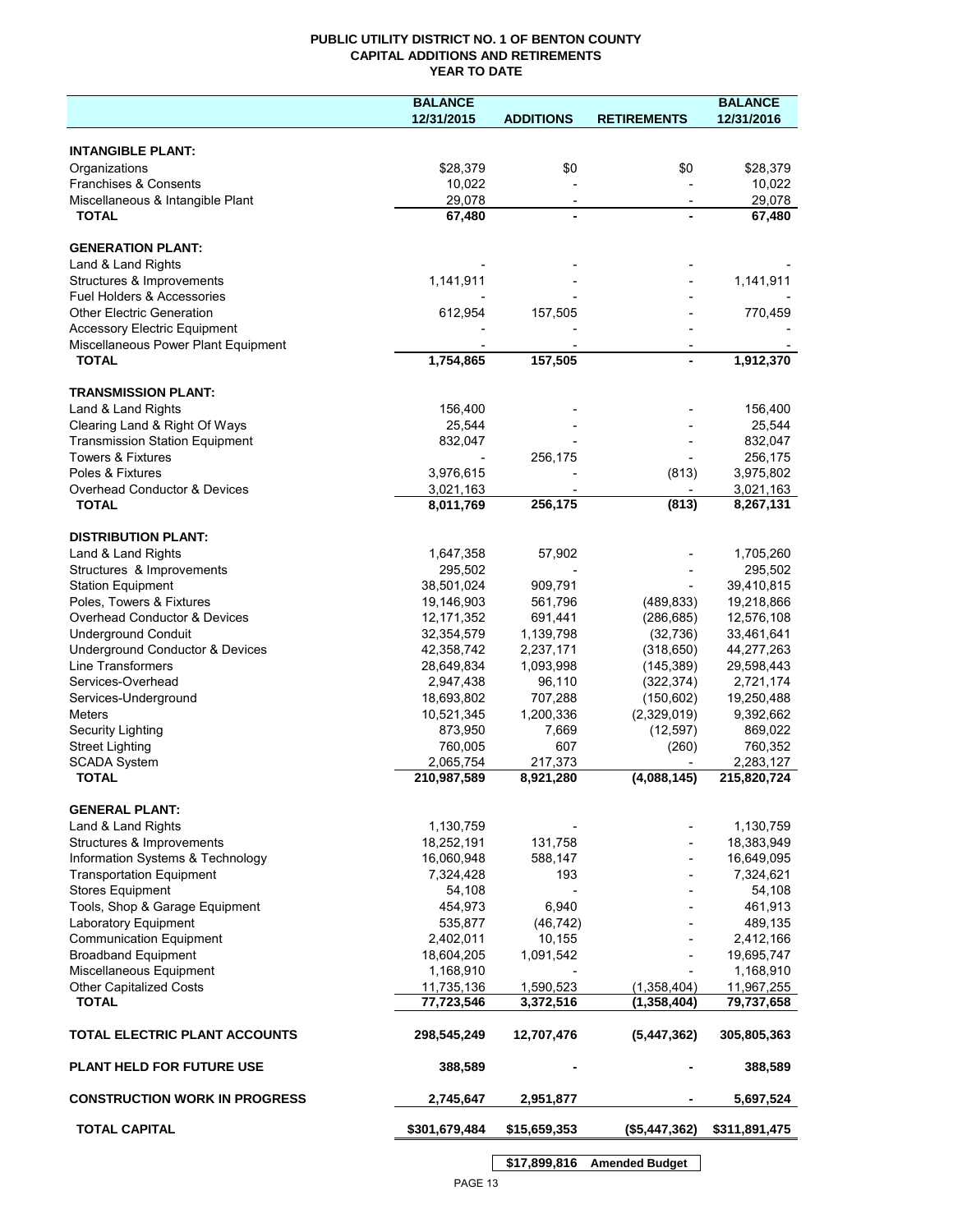## **PUBLIC UTILITY DISTRICT NO. 1 OF BENTON COUNTY STATEMENT OF CASH FLOWS**

|                                                                                                         | <b>YTD</b>            | <b>Monthly</b>       |
|---------------------------------------------------------------------------------------------------------|-----------------------|----------------------|
|                                                                                                         | 12/31/2016            | 12/31/2016           |
| <b>CASH FLOWS FROM OPERATING ACTIVITIES</b>                                                             |                       |                      |
| Cash Received from Customers and Counterparties                                                         | \$137,809,943         | \$9,160,091          |
| Cash Paid to Suppliers and Counterparties                                                               | (98, 491, 760)        | (6,320,351)          |
| Cash Paid to Employees                                                                                  | (14,038,554)          | (1,613,926)          |
| <b>Taxes Paid</b>                                                                                       | (12, 551, 371)        | (772, 940)           |
| <b>Net Cash Provided by Operating Activities</b>                                                        | 12,728,258            | 452,874              |
|                                                                                                         |                       |                      |
| <b>CASH FLOWS FROM NONCAPITAL FINANCING ACTIVITIES</b>                                                  |                       |                      |
| <b>Other Interest Expense</b>                                                                           | (49, 300)             | (10, 378)            |
| Net Cash Used by Noncapital Financing Activities                                                        | (49, 300)             | (10, 378)            |
|                                                                                                         |                       |                      |
| <b>CASH FLOWS FROM CAPITAL AND RELATED FINANCING ACTIVITIES</b><br><b>Acquisition of Capital Assets</b> | (15,329,337)          | (2,023,771)          |
| Proceeds from Sale of Revenue Bonds                                                                     | 15,099,327            |                      |
| Cash Defeasance Principal and Interest                                                                  |                       |                      |
| <b>Bond Principal Paid</b>                                                                              |                       |                      |
| <b>Bond Interest Paid</b>                                                                               | (2,920,000)           |                      |
| <b>Capital Contributions</b>                                                                            | (2,314,477)           |                      |
| Sale of Assets                                                                                          | 1,164,818             | 116,476              |
| Net Cash Used by Capital and Related Financing Activities                                               | 59,233                | 1,951                |
| <b>CASH FLOWS FROM INVESTING ACTIVITIES</b>                                                             | (4,240,436)           | -1905344             |
| Interest Income                                                                                         |                       |                      |
| Proceeds from Sale of Investments                                                                       | 327,490               | 30,843               |
| Purchase of Investments                                                                                 | 11,984,822            | 1,997,780            |
| Joint Venture Net Revenue (Expense)                                                                     | (5,933,352)           |                      |
| <b>Net Cash Provided by Investing Activities</b>                                                        |                       | $\bf{0}$             |
|                                                                                                         | 6,378,960             | 2028623              |
| <b>NET INCREASE (DECREASE) IN CASH</b>                                                                  | 14,817,482            | 565,775              |
| <b>CASH BALANCE, BEGINNING</b>                                                                          |                       |                      |
|                                                                                                         | 28,597,032            | 42848739             |
| <b>CASH BALANCE, ENDING</b>                                                                             |                       | 43414514             |
|                                                                                                         | \$43,414,514          |                      |
| RECONCILIATION OF NET OPERATING INCOME TO NET<br><b>CASH PROVIDED BY OPERATING ACTIVITIES</b>           |                       |                      |
| Net Operating Revenues                                                                                  | \$442,194             | \$2,160,735          |
| Adjustments to reconcile net operating income to net cash                                               |                       |                      |
| provided by operating activities:                                                                       |                       |                      |
| Depreciation & Amortization                                                                             | 12,630,490            | 864,838              |
| <b>Unbilled Revenues</b>                                                                                | (1,000,000)           | (2,000,000)          |
| Misellaneous Other Revenue & Receipts                                                                   | 22,741                |                      |
| <b>GASB 68 Pension Expense</b>                                                                          | (308, 366)            | (308, 366)           |
| Decrease (Increase) in Accounts Receivable                                                              | (1,051,681)           | (2,560,566)          |
| Decrease (Increase) in BPA Prepay Receivable<br>Decrease (Increase) in Inventories                      | 600,000<br>(493, 958) | 50,000<br>27,028     |
| Decrease (Increase) in Prepaid Expenses                                                                 | (38,606)              | (67, 828)            |
| Decrease (Increase) in Wholesale Power Receivable                                                       | 251,239               | 557,256              |
| Decrease (Increase) in Miscellaneous Assets                                                             | 13,805                | 65,893               |
| Decrease (Increase) in Prepaid Expenses and Other Charges                                               | 1,564,476             | (1,340,597)          |
| Decrease (Increase) in Deferred Derivative Outflows                                                     | 570,667               | (1,414,730)          |
| Increase (Decrease) in Deferred Derivative Inflows                                                      | (986, 077)            | 1,388,796            |
| Increase (Decrease) in Warrants Outstanding                                                             | (250, 248)            | (34, 252)            |
| Increase (Decrease) in Accounts Payable                                                                 | 1,453,322<br>79,129   | 1,228,541<br>367,494 |
| Increase (Decrease) in Accrued Taxes Payable<br>Increase (Decrease) in Customer Deposits                | 58,139                | 8,890                |
| Increase (Decrease) in BPA Prepay Incentive Credit                                                      | (161, 256)            | (13, 438)            |
| Increase (Decrease) in Other Current Liabilities                                                        | 390,325               | (967,900)            |
| Increase (Decrease) in Other Credits                                                                    | (1,058,077)           | 2,441,079            |
| <b>Net Cash Provided by Operating Activities</b><br>PAGE 14                                             | \$12,728,258          | \$452,874            |
|                                                                                                         |                       |                      |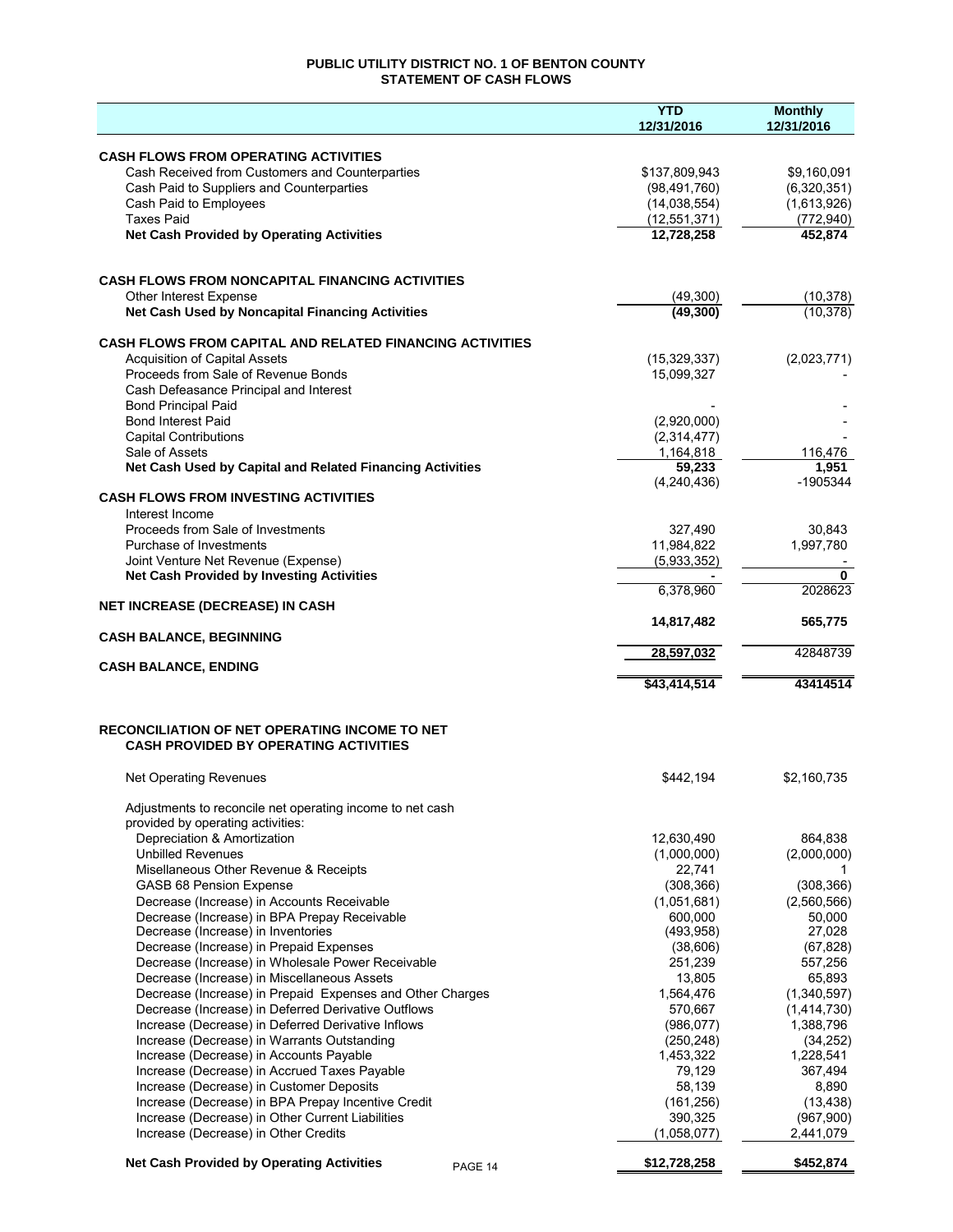## **PUBLIC UTILITY DISTRICT NO. 1 OF BENTON COUNTY WEATHER STATISTICS December 31, 2016**

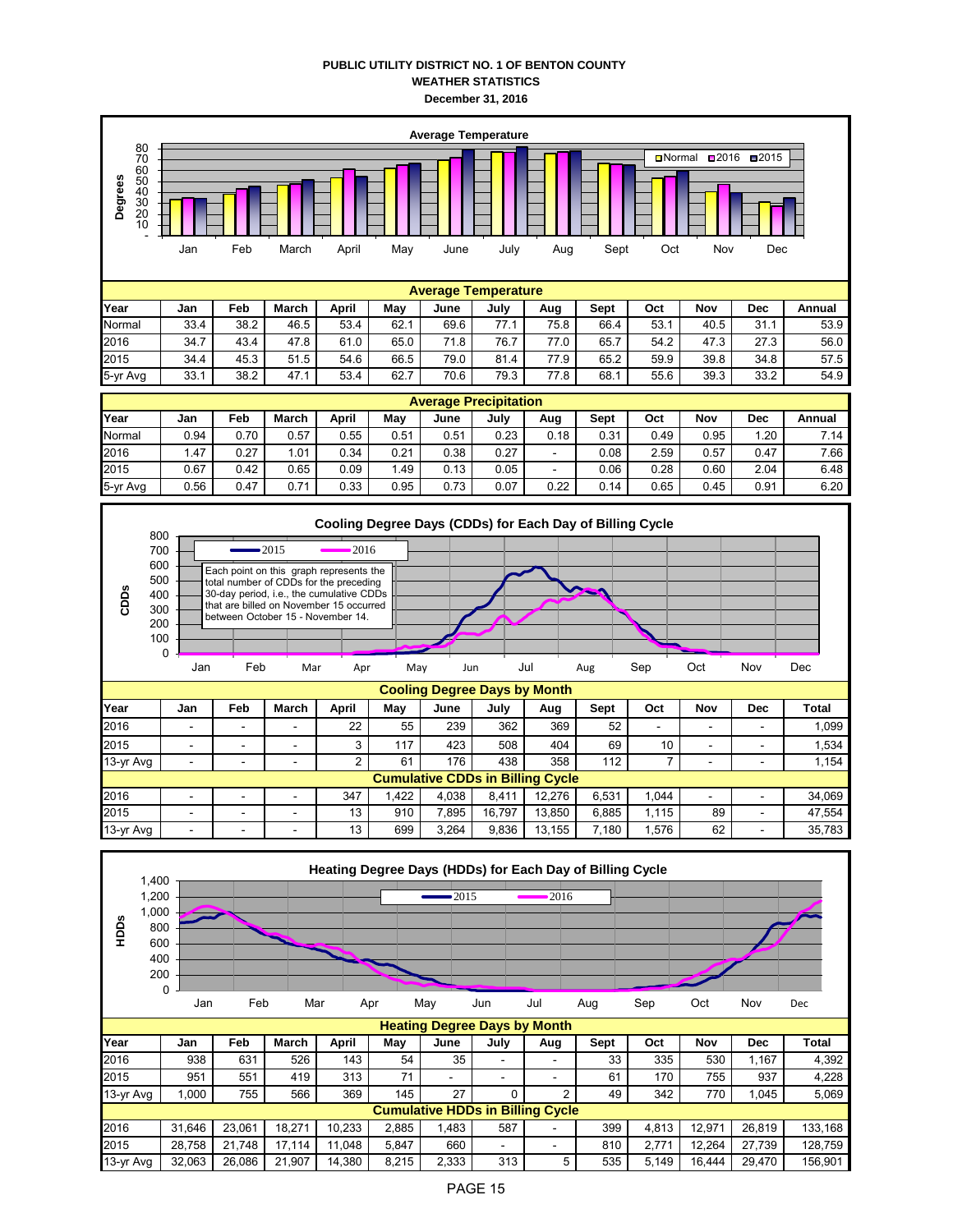#### **PUBLIC UTILITY DISTRICT NO. 1 OF BENTON COUNTY BROADBAND SUMMARY**

#### *December Highlights*

Fox at Jump Off Joe was connected to a 100Mbps fiber circuit. Envoy Mortgage and Lenzie Farms in Paterson both were connected to 10Mbps services. City of Richland is purchasing 100Mbps Internet service through Sycure. Marple and Marple upgraded to 50Mbps and PocketiNet upgraded their Badger Mountain site to Gig and renewed term for three years. hames, Anderson & Whitlow disconnected as did JMC Ventilation.

|                                                             |                          | <b>ACTUALS</b><br>2016          |           |                          |                          |              |            |           |                          |               |             |                          |                |            |              |                                  |                      |
|-------------------------------------------------------------|--------------------------|---------------------------------|-----------|--------------------------|--------------------------|--------------|------------|-----------|--------------------------|---------------|-------------|--------------------------|----------------|------------|--------------|----------------------------------|----------------------|
|                                                             | 2016 Budget              | <b>Amended</b><br><b>Budget</b> | Jan       | Feb                      | <b>March</b>             | <b>April</b> | May        | June      | July                     | <b>August</b> | <b>Sept</b> | Oct                      | <b>Nov</b>     | <b>Dec</b> | <b>YTD</b>   | <b>Budget</b><br><b>Variance</b> | Inception<br>to Date |
| <b>OPERATING REVENUES</b>                                   |                          |                                 |           |                          |                          |              |            |           |                          |               |             |                          |                |            |              |                                  |                      |
| Ethernet                                                    | 1,523,071                | 1.523.071                       | \$99,559  | \$103,216                | \$104,672                | \$103,787    | \$104,283  | \$106,297 | \$107,135                | \$106,885     | \$109,701   | \$110,473                | \$109,388      | \$111,251  | \$1,276,647  | 246,424                          |                      |
| Non-Recurring Charges                                       |                          | $\blacksquare$                  | 1,800     | 3,000                    | 1,000                    | 1,000        | 3,150      | 1,500     | 650                      | 2,900         | 2,000       | 3,550                    | 2,650          | 1,750      | \$24,950     | (24, 950)                        |                      |
| <b>TDM</b>                                                  | 69,372                   | 69,372                          | 5,781     | 5,781                    | 5,781                    | 5,781        | 5,781      | 5,781     | 5,781                    | 5,781         | 5,781       | 5,781                    | 5,781          | 5,781      | 69,372       |                                  |                      |
| Wireless                                                    | 312                      | 312                             | 26        | 26                       | 26                       | 26           | 26         | 26        | 26                       | 26            | 26          | 26                       | 26             | 26         | 312          |                                  |                      |
| Internet Transport Service                                  | 123,540                  | 123,540                         | 6,841     | 6,907                    | 7,146                    | 7,293        | 5,606      | 6,983     | 6,249                    | 7,526         | 7,160       | 6,898                    | 3,943          | 4,213      | \$76,765     | 46,775                           |                      |
| <b>Fixed Wireless</b>                                       | 82,779                   | 82,779                          | 6,958     | 6,953                    | 6,944                    | 6,921        | 6,842      | 6,802     | 6,812                    | 6,679         | 6,576       | 2,662                    | 6,019          | 5,116      | \$75,282     | 7,497                            |                      |
| Broadband Revenue - Other                                   | 281,642                  | 281.642                         | 43,595    | 43,405                   | 43,102                   | 43.088       | 43,095     | 42,712    | 43.055                   | 43,845        | 43,845      | 43.845                   | 44.433         | 44,720     | \$522,741    | (241,099                         |                      |
| Subtotal                                                    | 2,080,716                | 2,080,716                       | 164,560   | 169,289                  | 168,671                  | 167,896      | 168,783    | 170,101   | 169,708                  | 173,642       | 175,088     | 173,235                  | 172,240        | 172,857    | \$2,046,070  |                                  |                      |
| NoaNet Maintenance Revenue                                  |                          |                                 |           | ٠                        |                          |              |            |           |                          |               |             |                          |                |            |              |                                  |                      |
| <b>Bad Debt Expense</b>                                     |                          |                                 |           |                          |                          |              |            |           |                          |               |             |                          |                |            |              |                                  |                      |
| <b>Total Operating Revenues</b>                             | 2,080,716                | 2,080,716                       | 164,560   | 169,289                  | 168,671                  | 167,896      | 168,783    | 170,101   | 169,708                  | 173,642       | 175,088     | 173,235                  | 172,240        | 172,857    | \$2,046,070  | 34,646                           | 16,238,616           |
| <b>OPERATING EXPENSES</b>                                   |                          |                                 |           |                          |                          |              |            |           |                          |               |             |                          |                |            |              |                                  |                      |
| Marketing & Business Development                            |                          |                                 |           | $\blacksquare$           |                          |              | $\sim$     | $\sim$    | $\tilde{\phantom{a}}$    | $\sim$        | $\sim$      |                          |                | $\sim$     |              |                                  |                      |
| General Expenses                                            | 309,785                  | 309,785                         | 13,401    | 47,476                   | 70,716                   | 75,674       | 67,593     | 69,672    | 75,626                   | 66,248        | 66,293      | 60,019                   | 120,518        | 78,553     | \$811,789    | (502, 004)                       |                      |
| Other Maintenance                                           | 141,758                  | 141,758                         | 1,360     | 2,106                    | 12,586                   | 2,539        | 20,362     | 9,552     | 7,277                    | 22,723        | 10,274      | 11,684                   | 5,084          | 1,043      | \$106,589    | 35,169                           |                      |
| <b>NOC Maintenance</b>                                      | 391,428                  | 391,428                         |           | 161                      | $\overline{\phantom{a}}$ |              | $\sim$     | 102       | $\overline{\phantom{a}}$ | $\sim$        | $\sim$      | $\overline{\phantom{a}}$ |                | $\sim$     | 264          | 391,164                          |                      |
| Wireless Maintenance                                        |                          |                                 | 10,763    | 1,893                    | 243                      |              |            |           | $\sim$                   | 247           |             |                          |                |            | \$13,147     | (13, 147)                        |                      |
| Subtotal                                                    | 842,971                  | 842,971                         | 25,524    | 51,636                   | 83,545                   | 78,214       | 87,954     | 79,326    | 82,902                   | 89,218        | 76,567      | 71,703                   | 125,602        | 79,596     | \$931,788    | (88, 817)                        | 9,796,292            |
| NoaNet Maintenance Expense                                  | $\overline{\phantom{a}}$ |                                 |           | $\sim$                   |                          |              |            |           |                          |               |             |                          |                |            | \$0          |                                  |                      |
| Depreciation                                                | 886,520                  | 886,520                         | 97,106    | 93,729                   | 82,045                   | 81,893       | 79,778     | 79,977    | 81,863                   | 82,233        | 82,909      | 84,260                   | 72,343         | 71,913     | \$990,049    | (103,529                         | 9,800,600            |
| <b>Total Operating Expenses</b>                             | 1,729,491                | 1,729,491                       | 122,630   | 145,365                  | 165,590                  | 160,106      | 167,733    | 159,303   | 164,765                  | 171,451       | 159,476     | 155,963                  | 197.946        | 151,509    | \$1,921,837  | (192, 346)                       | 19,596,893           |
| <b>OPERATING INCOME (LOSS)</b>                              | 351,225                  | 351.225                         | 41,929    | 23,925                   | 3,081                    | 7,790        | 1,050      | 10,798    | 4,943                    | 2,191         | 15,613      | 17,271                   | (25, 706)      | 21,349     | \$124,233    | 226,992                          | (3,358,277)          |
| <b>NONOPERATING REVENUES &amp; EXPENSES</b>                 |                          |                                 |           |                          |                          |              |            |           |                          |               |             |                          |                |            |              |                                  |                      |
| Internal Interest due to Power Business Unit <sup>(1)</sup> | (362, 982)               | (362, 982)                      | (30, 136) | (29, 831)                | (29, 749)                | (29, 801)    | (29, 522)  | (29, 330) | (29, 199)                | (29, 440)     | (29, 309)   | (28, 631)                | (28, 594)      | (28, 944)  | (\$352,486)  | 10,496                           | (5,927,094)          |
| <b>CAPITAL CONTRIBUTIONS</b>                                |                          |                                 |           |                          |                          |              |            |           |                          |               |             |                          |                |            |              |                                  |                      |
| Contributions in Aid of Broadband                           | 10,000                   | 42,713                          | 8,200     | 27,550                   |                          | 98           | 6,865      | 44,354    | 98                       | 98            | 98          | 25,098                   | 7,598          | 98         | \$120,152    | 77,439                           | 4,816,581            |
| <b>BTOP</b>                                                 |                          |                                 |           |                          |                          |              |            |           |                          |               |             |                          |                |            |              |                                  | 2,282,671            |
| <b>INTERNAL NET INCOME (LOSS)</b>                           | (\$1,757)                | \$30,956                        | \$19,993  | 21.644                   | (26, 668)                | (21, 914)    | (21, 607)  | 25,822    | (24, 158)                | (27, 151.60)  | (13, 599)   | 13,738                   | (46, 702)      | (7, 498)   | (\$108, 101) | \$314,927                        | (2, 186, 119)        |
|                                                             |                          |                                 |           |                          |                          |              |            |           |                          |               |             |                          |                |            |              |                                  |                      |
| <b>NOANET COSTS</b>                                         |                          |                                 |           |                          |                          |              |            |           |                          |               |             |                          |                |            |              |                                  |                      |
| <b>Member Assessments</b>                                   |                          |                                 |           |                          |                          |              |            |           |                          |               |             |                          |                |            |              |                                  | \$3,159,092          |
| Membership Support                                          |                          |                                 | 86        | $\sim$                   | 54                       | 782          | 173        | 457       |                          | 486           | 21          | 1,634                    |                | 165        | \$3,864      |                                  | 117,237              |
| <b>Total NoaNet Costs</b>                                   |                          |                                 | 85.67     | $\overline{\phantom{a}}$ | 53.50                    | 782          | 173        | 457       | $\sim$                   | 486           | 21          | 1,634.16                 | $\overline{7}$ | 165.43     | \$3,864      | ( \$3,864]                       | \$3,276,329          |
| <b>CAPITAL EXPENDITURES</b>                                 | \$924,936                | \$1,039,033                     | \$5,392   | \$31,275                 | \$57,973                 | \$106,196    | ( \$5,763) | \$113,600 | \$8,111                  | \$163,832     | \$54,872    | \$88,263                 | \$41,657       | \$212,243  | \$877,652    | \$161,381                        | \$20,719,472         |
| NET CASH (TO)/FROM BROADBAND <sup>(2)</sup>                 | \$322,809                | \$241,425                       | \$141,758 | 113,928                  | 27,100                   | (17, 198)    | 93,283     | 21,072    | 78,792                   | (79, 797)     | 43,726      | 36,732                   | 12,570         | (119, 049) | \$352,917    |                                  | (\$10,454,226)       |

(1) Internal interest budget is estimated based on cash flow projections (an interest rate of 3.6% is being used for January through September and 3.53% for October through December).

(2) Includes excess of revenues over operating costs, capital expenditures and NoaNet assessments; excludes depreciation and internal interest to Electric System